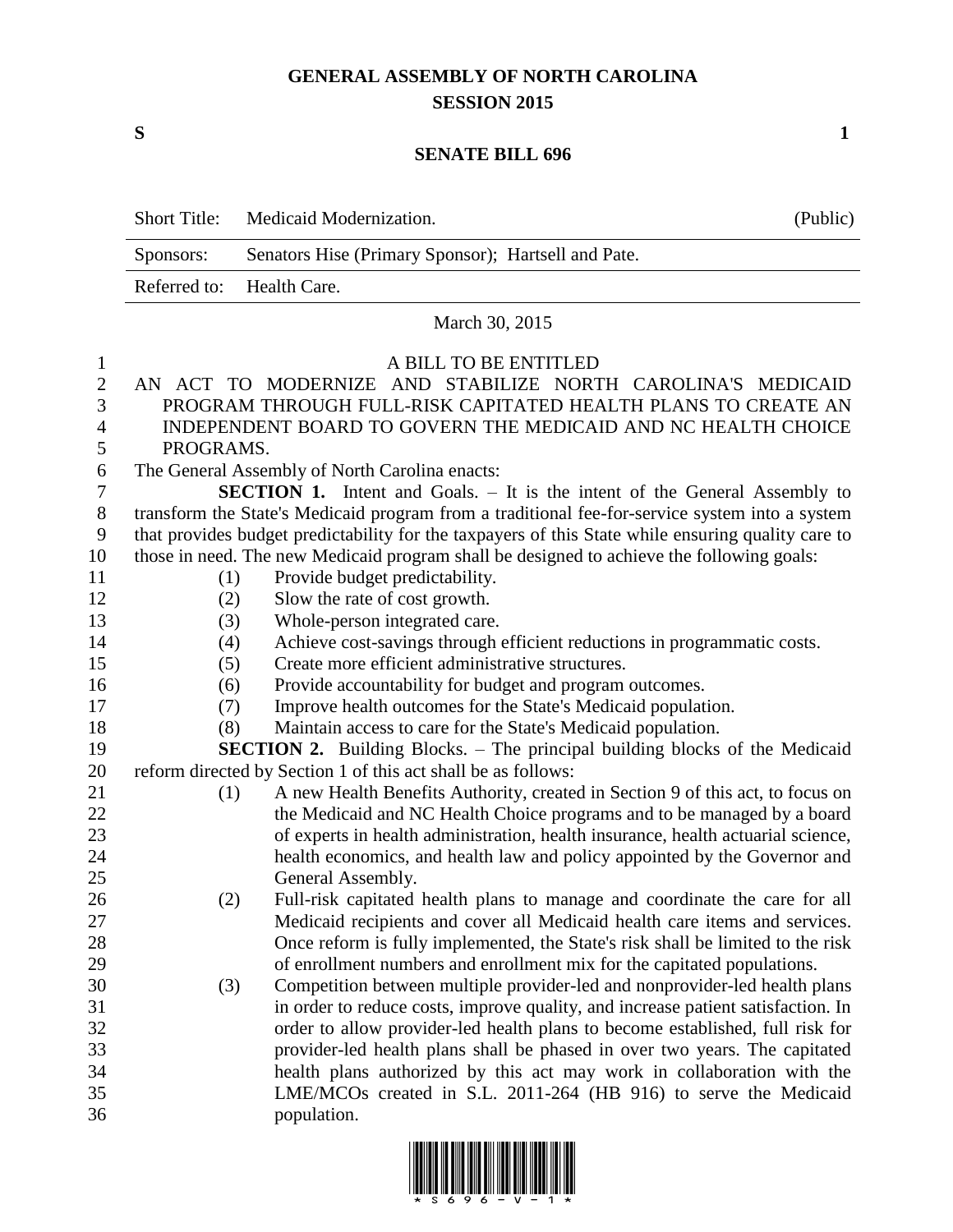|     | <b>General Assembly of North Carolina</b>                                                                                                                                                                                                                                                                                                                                                                                                                                                            | <b>Session 2015</b> |
|-----|------------------------------------------------------------------------------------------------------------------------------------------------------------------------------------------------------------------------------------------------------------------------------------------------------------------------------------------------------------------------------------------------------------------------------------------------------------------------------------------------------|---------------------|
| (4) | Regional health plans, subject to the following:<br>In defining regions, the Health Benefits Authority shall consider<br>a.<br>Community Care of North Carolina (CCNC) regions, catchment<br>areas of local management entities that have been approved to<br>operate as managed care organizations (LME/MCOs), hospital<br>referral patterns, or other appropriate criteria.<br>$\mathbf b$ .<br>Multiple plans shall be offered in each region, with at least one<br>provider-led plan per region. |                     |
|     | Notwithstanding sub-subdivision b. of this subdivision, if multiple<br>$\mathbf{c}$ .<br>plans cannot be established for a rural area, then, as allowed by<br>42 C.F.R. § 438.52, those rural areas may operate with one plan, and<br>that plan may be either provider-led or nonprovider-led.<br>d.<br>Health plans that contract to cover a rural area may be awarded a                                                                                                                            |                     |
|     | contract to cover an urban area that is contingent upon continued<br>coverage in the rural area.                                                                                                                                                                                                                                                                                                                                                                                                     |                     |
| (5) | Risk-adjusted capitated rates based on eligibility categories, geographic<br>areas, and clinical risk profiles of recipients.                                                                                                                                                                                                                                                                                                                                                                        |                     |
| (6) | Participant choice of plans offering customized benefit packages that appeal<br>to and meet the varied health needs of participants.                                                                                                                                                                                                                                                                                                                                                                 |                     |
| (7) | Mechanisms to provide incentives and encourage personal accountability for<br>Medicaid beneficiaries' participation in their own health outcomes.                                                                                                                                                                                                                                                                                                                                                    |                     |
| (8) | Mechanisms to (i) identify Medicaid recipients who may benefit from other<br>State services and programs to maximize their opportunities and reduce their<br>reliance on Medicaid for health coverage and (ii) refer those individuals to<br>the appropriate other services and programs.                                                                                                                                                                                                            |                     |
| (9) | Strong performance measures and metrics to hold providers accountable for<br>quality outcomes.                                                                                                                                                                                                                                                                                                                                                                                                       |                     |
|     | <b>SECTION 3.</b> Time Line. – The following milestones for Medicaid reform should<br>occur no later than the following dates:                                                                                                                                                                                                                                                                                                                                                                       |                     |
| (1) | When this act becomes law:                                                                                                                                                                                                                                                                                                                                                                                                                                                                           |                     |
|     | New Health Benefits Authority is created and appointments to the<br>a.<br>Authority Board may be made.                                                                                                                                                                                                                                                                                                                                                                                               |                     |
|     | New legislative oversight committee is created to oversee Medicaid<br>b.<br>and NC Health Choice programs.                                                                                                                                                                                                                                                                                                                                                                                           |                     |
| (2) | October 1, 2015:                                                                                                                                                                                                                                                                                                                                                                                                                                                                                     |                     |
|     | Division of Medical Assistance of the Department of Health and<br>a.                                                                                                                                                                                                                                                                                                                                                                                                                                 |                     |
|     | Human Services is transferred to new Health Benefits Authority.                                                                                                                                                                                                                                                                                                                                                                                                                                      |                     |
|     | Health Benefits Authority is designated as the single state agency for<br>b.                                                                                                                                                                                                                                                                                                                                                                                                                         |                     |
|     | the administration of Medicaid and NC Health Choice.                                                                                                                                                                                                                                                                                                                                                                                                                                                 |                     |
| (3) | April 15, 2016:                                                                                                                                                                                                                                                                                                                                                                                                                                                                                      |                     |
|     | Initial report on reform plan details is submitted by the Health<br>a.                                                                                                                                                                                                                                                                                                                                                                                                                               |                     |
| (4) | Benefits Authority, as provided in Sections 4 and 5 of this act.<br>February 1, 2017:                                                                                                                                                                                                                                                                                                                                                                                                                |                     |
|     | Receive final approvals from Centers for Medicare & Medicaid<br>a.                                                                                                                                                                                                                                                                                                                                                                                                                                   |                     |
|     | Services (CMS) for the reform plan.                                                                                                                                                                                                                                                                                                                                                                                                                                                                  |                     |
| (5) | July 1, 2017:                                                                                                                                                                                                                                                                                                                                                                                                                                                                                        |                     |
|     | Capitated health plans begin.<br>a.                                                                                                                                                                                                                                                                                                                                                                                                                                                                  |                     |
|     | Phase-in to full risk for provider-led plans begins.<br>b.                                                                                                                                                                                                                                                                                                                                                                                                                                           |                     |
| (6) | July 1, 2019:                                                                                                                                                                                                                                                                                                                                                                                                                                                                                        |                     |
|     | Provider-led plans assume full risk.<br>a.                                                                                                                                                                                                                                                                                                                                                                                                                                                           |                     |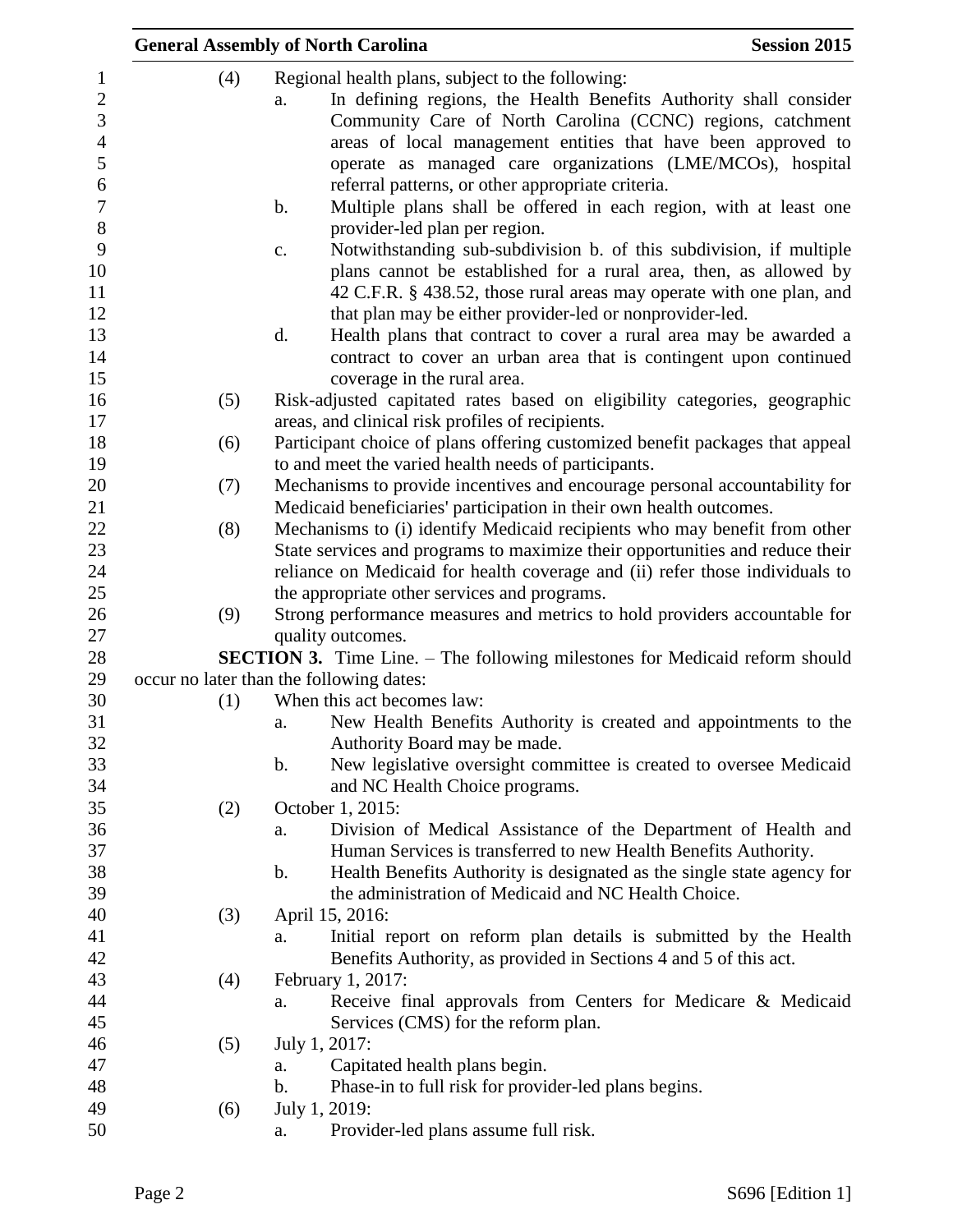## **General Assembly of North Carolina Session 2015 SECTION 4.** Development of Detailed Plan. – The Health Benefits Authority shall develop with stakeholder input a detailed plan for Medicaid reform that meets the goals listed in Section 1 of this act and includes the building blocks listed in Section 2 of this act and the time line in Section 3 of this act. The plan shall provide for strategic changes to the State's Medicaid system and shall include the following: (1) Proposed waivers, including Section 1115 waivers, or State plan amendments (SPAs) as may be necessary to implement and secure federal financial participation in the Medicaid reform required by this act. (2) Proposed legislation making the necessary amendments to the General Statutes to enact the recommended changes to the system of governance, 11 structure, and financing. (3) An estimate of the amount of State and federal funds necessary to implement the changes. The estimate should indicate costs of each phase of implementation and the total cost of full implementation. (4) An estimate of the amount of long-term savings in State funds expected from the changes. The estimate should show savings expected in each phase of implementation and the total amount of savings expected from full implementation on an annual basis. (5) The details of the two-year risk phase-in for the provider-led capitated plans. (6) The regions defined by the Health Benefits Authority, any population or provider thresholds used in defining regions, and the number of expected plans per region and how many are expected to be provider-led and nonprovider-led. (7) Any populations or diseases for which specialty plans may be established. (8) Mechanisms for measuring the State's progress toward the reform goals listed in Section 1 of this act. (9) In consultation with Community Care of North Carolina (CCNC), the 28 quality metrics for evaluating provider and health plan success. (10) Strategies for ensuring fair negotiations among provider-led plans, nonprovider-led plans, providers, and the Health Benefits Authority. (11) A recommendation of any existing State contracts that should be transferred after June 30, 2016, to the Health Benefits Authority. (12) Methods to ensure that the Health Benefits Authority will (i) enter into contracts that are advantageous to the State and (ii) properly manage the contracts to hold contractors accountable. (13) A strategy for program integrity, including how the Health Benefits Authority and the health plans will work together to ensure that Medicaid dollars are spent appropriately. (14) A robust information technology infrastructure design, including strategies to (i) after June 30, 2016, transfer existing data and resources at the Department of Health and Human Services to the Health Benefits Authority, (ii) monitor performance of health plans, and (iii) provide information to and receive information from service providers. (15) An examination of the role of counties in the Medicaid eligibility determination process, and whether alternatives, such as State-administered or regional eligibility determination programs, would be more efficient or effective. **SECTION 5.** Report of Detailed Plan. – By April 15, 2016, the Health Benefits Authority shall report to the General Assembly the Authority's strategic plan for the Medicaid reform required under Section 4 of this act. If a detailed plan cannot reasonably be completed by April 15, 2016, the Health Benefits Authority shall (i) inform the report recipients by March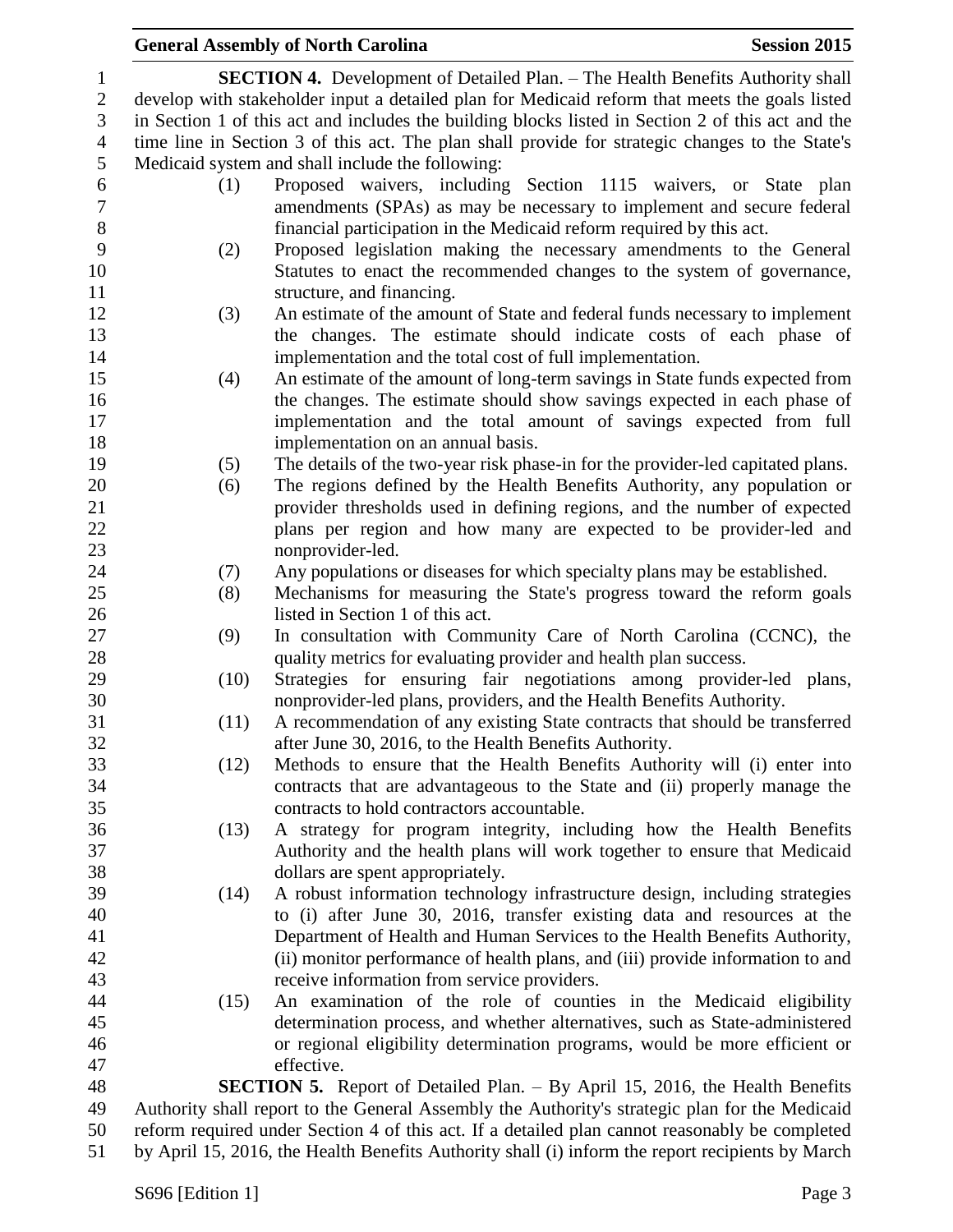### **General Assembly of North Carolina Session 2015**

 15 that the April 15 report will be a progress report and (ii) provide by April 15 an update on the progress toward completing a plan and report on the portions of the plan that have been completed. Such a report or update shall be submitted to the Joint Legislative Oversight Committee on Medical Benefits and the Fiscal Research Division.

 **SECTION 6.** Semiannual Report. – Beginning September 1, 2016, and every six months thereafter until a final report on September 1, 2021, the Health Benefits Authority shall report to the General Assembly on the State's progress toward completing Medicaid reform. Reports shall be due to the Joint Legislative Oversight Committee on the Health Benefits Authority.

 **SECTION 7.** Maintain Funding Mechanisms. – In developing its detailed plan under Section 4 of this act, the Health Benefits Authority shall work with the Centers for Medicare & Medicaid Services (CMS) to attempt to preserve existing levels of funding generated from Medicaid-specific funding streams, such as assessments, to the extent that the levels of funding may be preserved. If such Medicaid-specific funding cannot be maintained as currently implemented, then the Health Benefits Authority shall advise the General Assembly of the modifications necessary to maintain as much revenue as possible within the context of Medicaid reform. If such Medicaid-specific funding streams cannot be preserved through the reform process or if revenue would decrease, then the Health Benefits Authority shall include that information in the cost estimates for Medicaid reform. Additionally, such funding streams should be modified so that any supplemental payments to providers are more closely aligned to improving health outcomes and achieving overall Medicaid goals.

 **SECTION 8.** Transfer DMA. – The Division of Medical Assistance (DMA) of the Department of Health and Human Services (DHHS) is hereby transferred to the Health Benefits Authority, which is created under Section 9 of this act. DMA's statutory authority, powers, duties, and functions, records, personnel, property, unexpended balances of appropriations, allocations or other funds, including the functions of budgeting and purchasing, are transferred to the Health Benefits Authority. All of DMA's prescribed powers, duties, and functions, including, but not limited to, rule making, regulation, licensing, and adoption of rules, policies, rates, regulations, and standards, and the rendering of findings, orders, and adjudications are transferred to the Board of the Health Benefits Authority. Additionally, any powers, duties, and functions performed by or in the name of DHHS for the Medicaid or NC Health Choice programs, including, but not limited to, rule making, regulation, licensing, and adoption of rules, policies, rates, regulations, and standards, and the rendering of findings, orders, and adjudications are transferred to the Board of the Health Benefits Authority.

 **SECTION 9.** New Governing Entity. – Article 3 of Chapter 143B of the General Statutes is amended by adding the following new Part:

| 37 |     | "Part 36.                                                                                  |
|----|-----|--------------------------------------------------------------------------------------------|
| 38 |     | "Health Benefits Authority.                                                                |
| 39 |     | "§ 143B-216.80. Creation and organization.                                                 |
| 40 |     | There is hereby established the Health Benefits Authority (Authority) of the Department of |
| 41 |     | Health and Human Services (Department) to operate the Medicaid and NC Health Choice        |
| 42 |     | programs. The Authority shall do the following:                                            |
| 43 | (1) | Exercise its statutory powers independently of the Department. The                         |
| 44 |     | Authority shall not be subject to the supervision, direction, or control of the            |
| 45 |     | Department.                                                                                |
| 46 | (2) | Be governed by a Board, which shall be responsible for ensuring quality                    |
| 47 |     | health outcomes to eligible recipients at a predictable cost to the taxpayers of           |
| 48 |     | this State.                                                                                |
| 49 | (3) | Function as the designated single State agency for the administration of the               |
| 50 |     | Medicaid and NC Health Choice programs.                                                    |
| 51 |     | "§ 143B-216.85. Board of the Health Benefits Authority.                                    |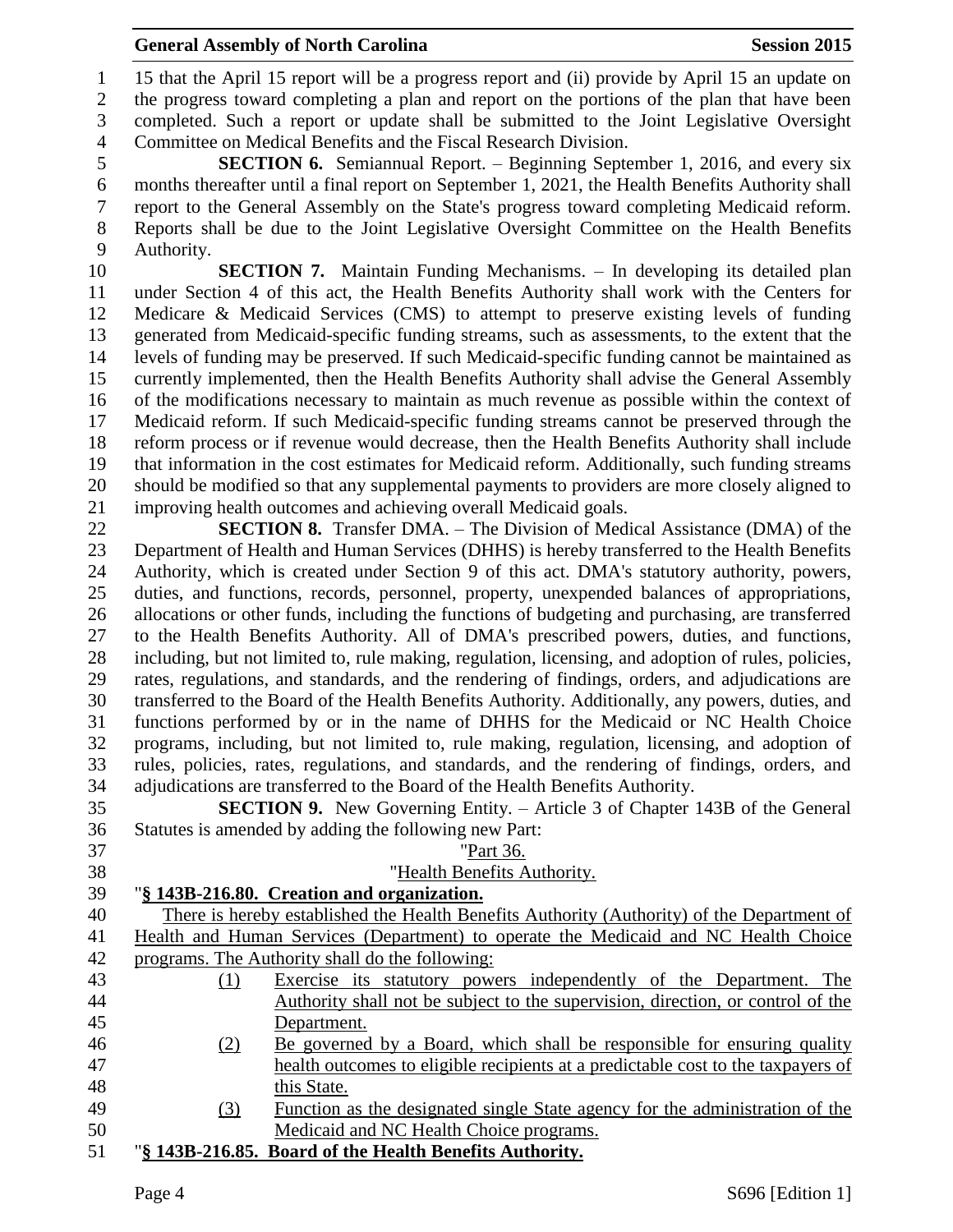|                      |                            | <b>General Assembly of North Carolina</b>                                                           | <b>Session 2015</b> |
|----------------------|----------------------------|-----------------------------------------------------------------------------------------------------|---------------------|
| (a)                  |                            | The Board of the Health Benefits Authority shall consist of the following:                          |                     |
|                      | (1)                        | Three members appointed by the Governor.                                                            |                     |
|                      | (2)                        | Two members appointed by the General Assembly, on the recommendation                                |                     |
|                      |                            | of the President Pro Tempore of the Senate.                                                         |                     |
|                      | $\underline{\textbf{(3)}}$ | Two members appointed by the General Assembly, on the recommendation                                |                     |
|                      |                            | of the Speaker of the House of Representatives.                                                     |                     |
|                      | $\left(4\right)$           | The Secretary of Health and Human Services, who shall serve as an ex-                               |                     |
|                      |                            | officio nonvoting member of the Board.                                                              |                     |
| (b)                  |                            | Each appointed member of the board shall have expertise from at least one of the                    |                     |
| following areas:     |                            |                                                                                                     |                     |
|                      | (1)                        | The administration of large health delivery systems.                                                |                     |
|                      | (2)                        | Health insurance.                                                                                   |                     |
|                      | (3)                        | Health actuarial science.                                                                           |                     |
|                      |                            |                                                                                                     |                     |
|                      | (4)                        | Health economics.                                                                                   |                     |
|                      | (5)                        | Health law and policy.                                                                              |                     |
|                      |                            | In making appointments to the Board under this section, each appointing authority shall consult     |                     |
|                      |                            | with the other appointing authorities to ensure adequate representation from all of the areas of    |                     |
|                      |                            | expertise listed in this subsection.                                                                |                     |
| (c)                  |                            | The following individuals may not serve on the Board:                                               |                     |
|                      | (1)                        | An individual who receives or has received payments during the six months                           |                     |
|                      |                            | prior to serving on the Board for providing health care or services to                              |                     |
|                      |                            | enrollees of the North Carolina Medicaid or NC Health Choice programs.                              |                     |
|                      | (2)                        | An individual who is or has been during the six months prior to serving on                          |                     |
|                      |                            | the Board a registered lobbyist for a provider, or association of providers,                        |                     |
|                      |                            | receiving payments from the North Carolina Medicaid or NC Health Choice                             |                     |
|                      |                            | programs, or an employee of such a lobbyist.                                                        |                     |
|                      |                            | As used in this subsection, the term "provider" includes any parent, subsidiary, or affiliated      |                     |
|                      |                            | legal entity, and the term "provider" has the same meaning as defined under G.S. 108C-2. The        |                     |
|                      |                            | "six months prior" prohibitions provided in this section shall not apply to the initial             |                     |
| appointments.        |                            |                                                                                                     |                     |
| (d)                  |                            | Board appointees shall serve for a term, but an appointee may be removed by his or                  |                     |
|                      |                            | her appointing authority for any of the grounds set forth in G.S. 143B-13(b), (c), or (d).          |                     |
|                      |                            | Appointing authorities shall fill any vacancies that arise to complete the term of the vacating     |                     |
| board member.        |                            |                                                                                                     |                     |
| (e)                  |                            | In making the initial appointments, the appointing authorities shall, in order to                   |                     |
|                      |                            | stagger terms, designate one person appointed under subdivision (1) of subsection (a) of this       |                     |
|                      |                            | section, one person appointed under subdivision (2) of subsection (a) of this section, and one      |                     |
|                      |                            | person appointed under subdivision (3) of subsection (a) of this section to serve until June 30,    |                     |
|                      |                            | 2017. The remaining four appointees shall serve until June 30, 2019. Future appointees shall        |                     |
|                      |                            | serve terms of four years, with staggered terms based on this section. Board members may            |                     |
|                      |                            | serve up to two consecutive terms, not including the abbreviated two-year terms that establish      |                     |
|                      |                            | staggered terms or terms of less than two years that result from the filling of a vacancy.          |                     |
| (f)                  |                            | The Board shall elect a chair from among the voting members of the Board.                           |                     |
| (g)                  |                            | The Board shall meet at least monthly until July 1, 2017, and at least quarterly                    |                     |
|                      |                            | thereafter. The Board may also meet at the call of the chair or at the request of a majority of the |                     |
|                      |                            | voting Board members. A majority of the voting Board members constitutes a quorum for               |                     |
| conducting business. |                            |                                                                                                     |                     |
| (h)                  |                            | Board members shall serve as fiduciaries for the Medicaid and NC Health Choice                      |                     |
|                      |                            | programs and are subject to the duty of care, the duty of loyalty, and the duty of obedience as     |                     |
|                      |                            | established under nonprofit corporate law. These duties are in addition to any other                |                     |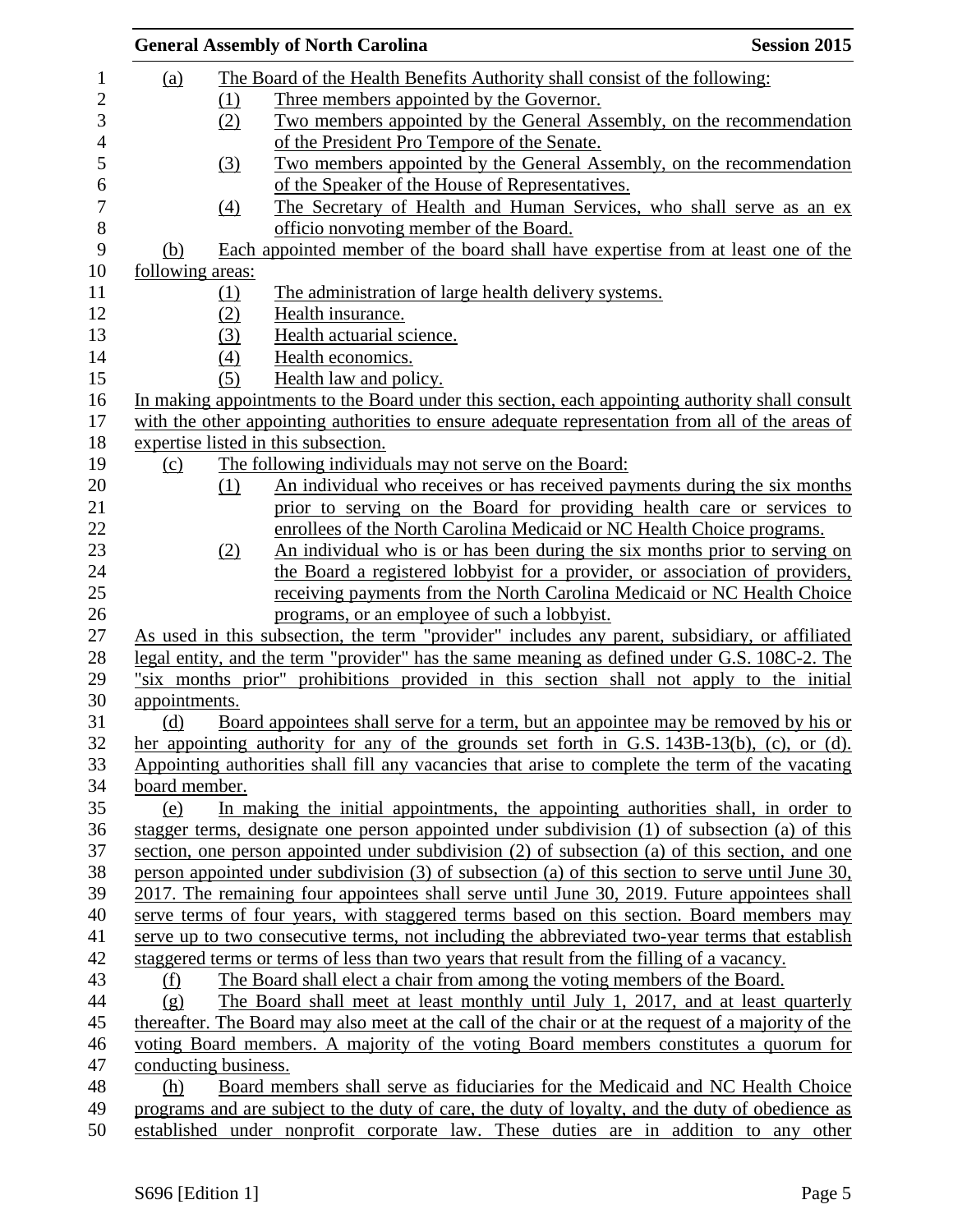|                  |                                                                  |                   | <b>General Assembly of North Carolina</b>                                                       | <b>Session 2015</b> |
|------------------|------------------------------------------------------------------|-------------------|-------------------------------------------------------------------------------------------------|---------------------|
| $\mathbf{1}$     |                                                                  |                   | requirements placed on the Board members as public servants under Chapter 138A of the           |                     |
| $\mathbf{2}$     | General Statutes.                                                |                   |                                                                                                 |                     |
| 3                | Board members are State officers and not State employees.<br>(i) |                   |                                                                                                 |                     |
| $\overline{4}$   | (i)                                                              |                   | The voting members of the Board shall be compensated. The compensation for                      |                     |
| 5                |                                                                  |                   | Board members established under G.S. 143B-216.90(3) shall be comparable to compensation         |                     |
| 6                |                                                                  |                   | paid to the members of boards of corporations managing large hospital systems or operating      |                     |
| $\boldsymbol{7}$ |                                                                  |                   | large health insurance plans, but shall not exceed the highest compensation paid to a member of |                     |
| $8\,$            |                                                                  |                   | the Council of State. Compensation shall be in an amount sufficient to obtain quality           |                     |
| 9                |                                                                  |                   | professionals with experience managing large businesses, insurance programs, and health         |                     |
| 10               |                                                                  |                   | systems. When adjusting members' compensation, the Board shall provide a justification to the   |                     |
| 11               |                                                                  |                   | Office of State Human Resources based upon a survey of comparable large hospital systems        |                     |
| 12               |                                                                  |                   | and health insurance plans.                                                                     |                     |
| 13               |                                                                  |                   | "§ 143B-216.90. Powers and duties of the Board of the Health Benefits Authority.                |                     |
| 14               | (a)                                                              |                   | The Board of the Health Benefits Authority shall have the following powers and                  |                     |
| 15               | duties:                                                          |                   |                                                                                                 |                     |
| 16               |                                                                  | (1)               | Administer and operate the Medicaid and NC Health Choice programs.                              |                     |
| 17               |                                                                  |                   | None of the powers and duties enumerated in the other subdivisions of this                      |                     |
| 18               |                                                                  |                   | subsection shall be construed to limit the broad grant of authority to                          |                     |
| 19               |                                                                  |                   | administer and operate the Medicaid and NC Health Choice programs.                              |                     |
| 20               |                                                                  | (2)               | Employ the Medicaid Director, who shall be responsible for the daily                            |                     |
| 21               |                                                                  |                   | operation of the Authority, and other staff, including legal staff. In hiring                   |                     |
| 22               |                                                                  |                   | staff, the Board may offer employment contracts for a term.                                     |                     |
| 23               |                                                                  | (3)               | Set compensation for the employees, including performance-based bonuses                         |                     |
| 24               |                                                                  |                   | based on meeting budget or other targets, and for the Board of the Authority.                   |                     |
| 25               |                                                                  | $\left(4\right)$  | Procure office space for the Authority, including, if the Board so chooses,                     |                     |
| 26               |                                                                  |                   | office space that is co-located with employees of the Department of Health                      |                     |
| 27               |                                                                  |                   | and Human Services.                                                                             |                     |
| 28               |                                                                  | (5)               | Enter into contracts for the administration of the Medicaid and NC Health                       |                     |
| 29               |                                                                  |                   | Choice programs, as well as manage such contracts, including contracts of a                     |                     |
| $30\,$           |                                                                  |                   | consulting or advisory nature. The Authority may contract with any                              |                     |
| 31               |                                                                  |                   | governmental agency, person, association, or corporation to accomplish its                      |                     |
| 32               |                                                                  |                   | duties and responsibilities. The Authority is encouraged, but not required, to                  |                     |
| 33               |                                                                  |                   | contract with the Department of Health and Human Services when possible.                        |                     |
| 34               |                                                                  | $\underline{(6)}$ | Employ or contract for independent internal auditing staff that report directly                 |                     |
| 35               |                                                                  |                   | the Board rather than to the Medicaid Director. Notwithstanding<br>to                           |                     |
| 36               |                                                                  |                   | subsection (b) of this section, this function may not be delegated.                             |                     |
| 37               |                                                                  | <u>(7)</u>        | Pursuant to G.S. 108A-1, supervise the county departments of social services                    |                     |
| 38               |                                                                  |                   | in their administration of eligibility determinations. Pursuant to subdivision                  |                     |
| 39               |                                                                  |                   | (5) of this subsection, the Board may contract with the Department of Health                    |                     |
| 40               |                                                                  |                   | and Human Services or any other appropriate party to perform this task or a                     |                     |
| 41               |                                                                  |                   | portion of this task.                                                                           |                     |
| 42               |                                                                  | (8)               | Define and approve the following for the Authority and the programs                             |                     |
| 43               |                                                                  |                   | managed by the Authority:                                                                       |                     |
| 44               |                                                                  |                   | Business policy.<br>a.                                                                          |                     |
| 45               |                                                                  |                   | Strategic plans, including desired health outcomes for the covered<br><u>b.</u>                 |                     |
| 46               |                                                                  |                   | populations, which shall do the following:                                                      |                     |
| 47               |                                                                  |                   | Be developed at a frequency of no less than every five years<br><u>1.</u>                       |                     |
| 48               |                                                                  |                   | with the input of stakeholders.                                                                 |                     |
| 49               |                                                                  |                   | Identify key opportunities and challenges<br>$2_{\cdot}$                                        | facing<br>the       |
| 50               |                                                                  |                   | organization.                                                                                   |                     |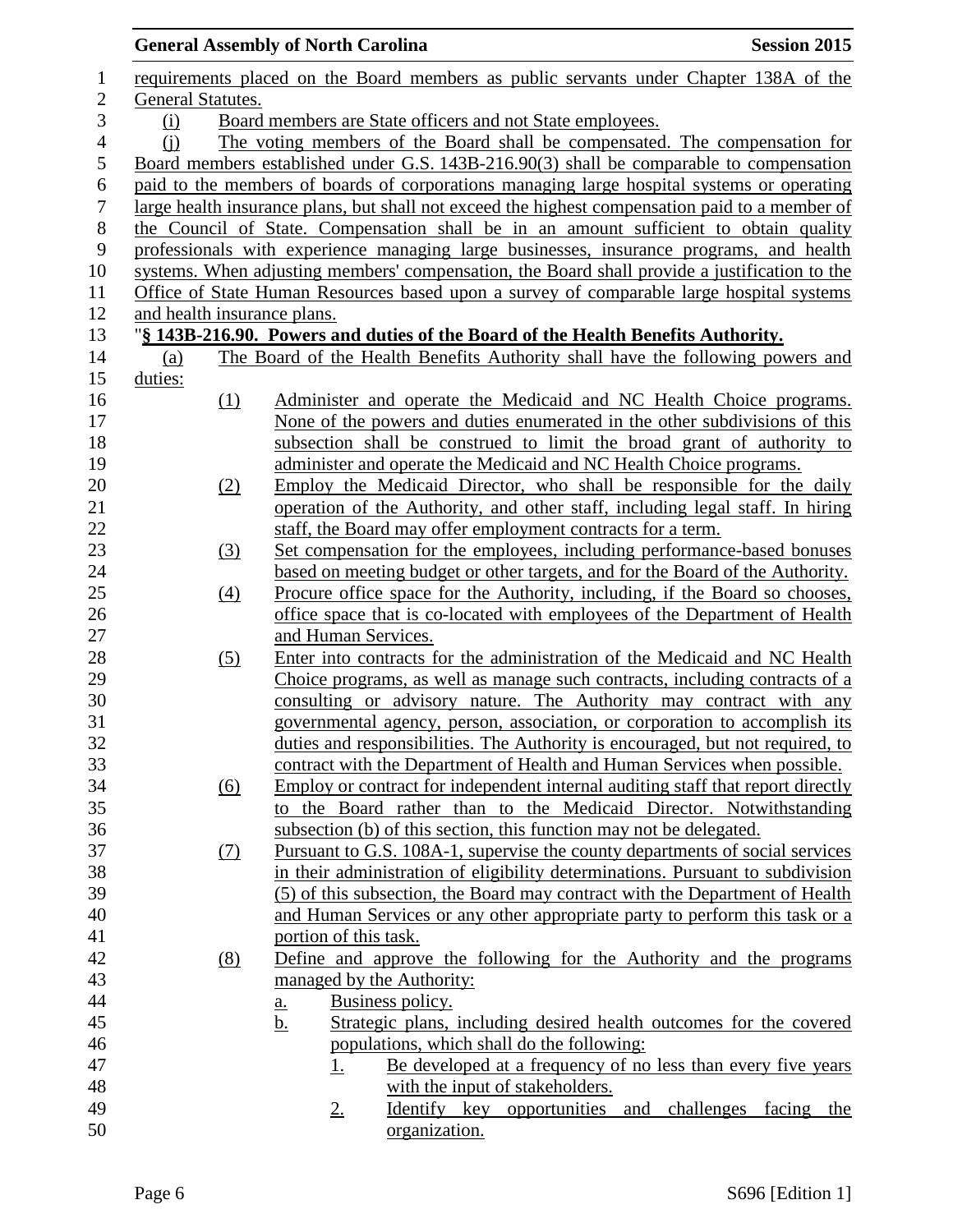| <b>General Assembly of North Carolina</b> |      |                   |                    |                                                                             | <b>Session 2015</b> |
|-------------------------------------------|------|-------------------|--------------------|-----------------------------------------------------------------------------|---------------------|
|                                           |      |                   | <u>3.</u>          | Identify the Authority's strengths and weaknesses to address                |                     |
|                                           |      |                   |                    | these opportunities and challenges.                                         |                     |
|                                           |      |                   | <u>4.</u>          | Identify key goals for the Authority for this time period,                  |                     |
|                                           |      |                   |                    | consistent with the reform goals identified by the General                  |                     |
|                                           |      |                   |                    | Assembly.                                                                   |                     |
|                                           |      |                   | <u>5.</u>          | <u>Identify</u> output and outcome performance measures to                  |                     |
|                                           |      |                   |                    | quantify the Authority's progress toward these goals.                       |                     |
|                                           |      |                   |                    | Identify strategies to reach these goals.                                   |                     |
|                                           |      |                   | $rac{6}{7}$        | Be used as a guide for units within the Authority to establish              |                     |
|                                           |      |                   |                    | unit-specific operational plans at the same frequency.                      |                     |
|                                           |      | $\underline{c}$ . |                    | Performance management system, including quantitative indicators            |                     |
|                                           |      |                   |                    | for goals and objectives, which shall do the following:                     |                     |
|                                           |      |                   | 1.                 | Be developed and implemented within the first year of the                   |                     |
|                                           |      |                   |                    | creation of the Authority, and updated no less than annually                |                     |
|                                           |      |                   |                    | thereafter with available data.                                             |                     |
|                                           |      |                   | $2_{\cdot}$        | Establish quantitative performance measures focusing on the                 |                     |
|                                           |      |                   |                    | quality and efficiency of service delivery and administration,              |                     |
|                                           |      |                   |                    | using a nationally recognized quality improvement effort                    |                     |
|                                           |      |                   |                    | allowing comparison of North Carolina to other states as                    |                     |
|                                           |      |                   |                    | those developed by, but not limited to, the federal Medicaid                |                     |
|                                           |      |                   |                    | Quality Measurement Program and the Baldridge Quality                       |                     |
|                                           |      |                   |                    | Program.                                                                    |                     |
|                                           |      |                   | $\underline{3}$ .  | Establish measurable objectives for each goal identified in the             |                     |
|                                           |      |                   |                    | strategic plan, and performance updated annually.                           |                     |
|                                           |      |                   | <u>4.</u>          | Establish, for each objective, benchmark activities, including              |                     |
|                                           |      |                   |                    | an estimated date of completion, the area for which efforts are             |                     |
|                                           |      |                   |                    | attempting a change, a quantitative indicator of success for                |                     |
|                                           |      |                   |                    | the area, and quarterly milestones allowing Authority                       |                     |
|                                           |      |                   |                    | managers and employees to monitor progress throughout the                   |                     |
|                                           |      |                   | 5.                 | year.<br>Establish mechanisms for obtaining data necessary for the          |                     |
|                                           |      |                   |                    | collection and public distribution of performance information.              |                     |
|                                           |      | <u>d.</u>         |                    | Program and policy changes.                                                 |                     |
|                                           |      | e.                |                    | Operational budget and assumptions.                                         |                     |
|                                           | (9)  |                   |                    | Establish and adjust all program components, except for eligibility, of the |                     |
|                                           |      |                   |                    | Medicaid and NC Health Choice programs within the appropriated and          |                     |
|                                           |      |                   | allocated budget.  |                                                                             |                     |
|                                           | (10) |                   |                    | Adopt rules related to the Medicaid and NC Health Choice programs.          |                     |
|                                           | (11) |                   |                    | Serve as trustees of the Medicaid Reserve Account established under         |                     |
|                                           |      |                   | G.S. 143B-216.105. |                                                                             |                     |
|                                           | (12) |                   |                    | Develop midyear budget correction plans and strategies and then take        |                     |
|                                           |      |                   |                    | midyear budget corrective actions necessary to keep the Medicaid and NC     |                     |
|                                           |      |                   |                    | Health Choice programs within budget.                                       |                     |
|                                           | (13) |                   |                    | Approve or disapprove and oversee all expenditures to be charged to or      |                     |
|                                           |      |                   |                    | allocated to the Medicaid and NC Health Choice programs by other            |                     |
|                                           |      |                   |                    | divisions of the Department of Health and Human Services or by other State  |                     |
|                                           |      |                   |                    | departments or agencies.                                                    |                     |
|                                           | (14) |                   |                    | Develop and present to the General Assembly and the Office of State Budget  |                     |
|                                           |      |                   |                    | and Management by January 1 of each year, beginning in 2016, the            |                     |
|                                           |      |                   |                    | following information for the Medicaid and NC Health Choice programs:       |                     |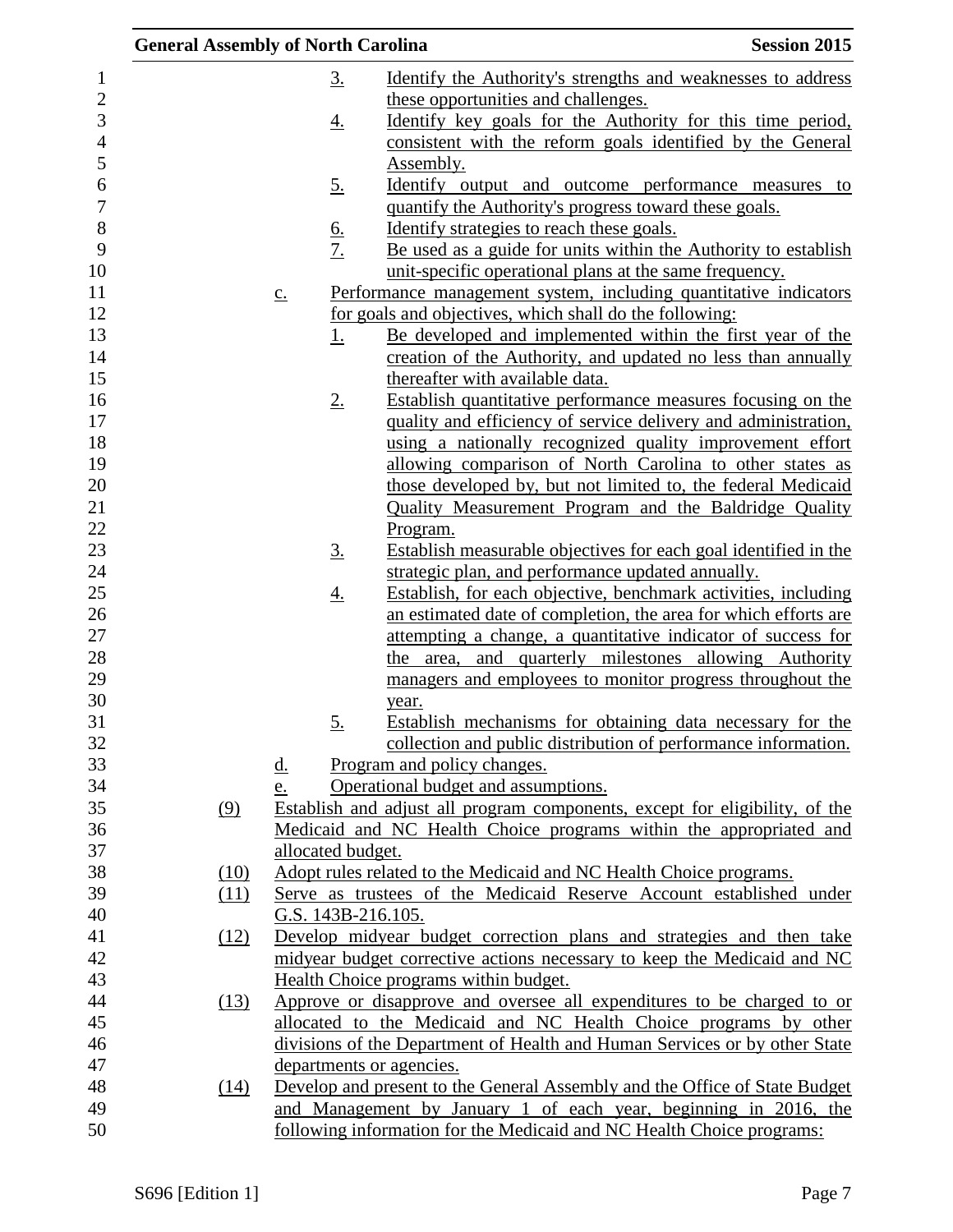|                  | <b>General Assembly of North Carolina</b>                     |                                                                                                | <b>Session 2015</b> |
|------------------|---------------------------------------------------------------|------------------------------------------------------------------------------------------------|---------------------|
|                  | <u>a.</u>                                                     | A detailed four-year forecast of expected changes to enrollment                                |                     |
|                  | growth and enrollment mix.                                    |                                                                                                |                     |
|                  | <u>b.</u>                                                     | What program changes will be made by the Authority in order to stay                            |                     |
|                  |                                                               | within the existing budget for the programs based on the next fiscal                           |                     |
|                  |                                                               | year's forecasted enrollment growth and enrollment mix.                                        |                     |
|                  | $\underline{c}$ .                                             | The cost to maintain the current level of services based on the next                           |                     |
|                  |                                                               | fiscal year's forecasted enrollment growth and enrollment mix.                                 |                     |
| (15)             |                                                               | Secure and pay for the services of the State Auditor's Office to conduct                       |                     |
|                  |                                                               | annual audits of the financial accounts of the Authority.                                      |                     |
| (16)             |                                                               | Publish the Annual Medicaid Report, which shall contain, at a minimum, the                     |                     |
|                  | following:                                                    |                                                                                                |                     |
|                  | a.                                                            | Details on the Authority's performance over the prior four years on                            |                     |
|                  | the following:                                                |                                                                                                |                     |
|                  | <u>1.</u>                                                     | The identified quantitative measures from its strategic plan                                   |                     |
|                  |                                                               | and performance management system.                                                             |                     |
|                  | $2_{\cdot}$                                                   | A comparison of the identified quantitative measures from its                                  |                     |
|                  |                                                               | strategic plan and performance management system and other                                     |                     |
|                  |                                                               | states participating in the quality improvement effort.                                        |                     |
|                  | b.                                                            | Annual audited financial statements.                                                           |                     |
| (17)             |                                                               | Publish in an electronic format, and update on at least a monthly basis, at                    |                     |
|                  |                                                               | least the following information about the Medicaid and NC Health Choice                        |                     |
|                  | programs:                                                     |                                                                                                |                     |
|                  | $\underline{a}$ .                                             | Enrollment by program aid category by county.                                                  |                     |
|                  | <u>b.</u>                                                     | Per member per month spending by category of service.                                          |                     |
|                  | $\underline{c}$ .                                             | Spending and receipts by fund along with a detailed variance                                   |                     |
|                  | analysis.                                                     |                                                                                                |                     |
|                  | $\underline{d}$ .                                             | A comparison of the above figures to the amounts forecasted and                                |                     |
|                  |                                                               | budgeted for the corresponding time period.                                                    |                     |
| (b)              |                                                               | The Board may delegate any of its powers and duties to the Medicaid Director and               |                     |
|                  |                                                               | other staff of the Authority. In delegating powers or duties, however, the Board maintains the |                     |
|                  | responsibility for the performance of those powers or duties. |                                                                                                |                     |
| (c)              |                                                               | The General Assembly retains the authority to determine the eligibility categories             |                     |
|                  |                                                               | and income thresholds for the Medicaid and NC Health Choice programs.                          |                     |
|                  | "§ 143B-216.95. Variations from certain State laws.           |                                                                                                |                     |
|                  |                                                               | Although generally subject to the laws of this State, the following exemptions, limitations,   |                     |
|                  |                                                               | and modifications apply to the Health Benefits Authority, notwithstanding any other provision  |                     |
| of law:          |                                                               |                                                                                                |                     |
| (1)              |                                                               | Any employee position within the Authority created on or after October 1,                      |                     |
|                  |                                                               | 2015, or that becomes vacant on or after October 1, 2015, shall not be                         |                     |
|                  |                                                               | subject to portions of the State Personnel Act, as provided in                                 |                     |
|                  |                                                               | G.S. 126-5(c13). After July 1, 2017, however, the Board of the Authority                       |                     |
|                  |                                                               | may designate employee positions as subject to the State Personnel Act,                        |                     |
|                  |                                                               | provided that the positions so designated do not meet the definition of                        |                     |
|                  | "exempt position" under G.S. 126-5(b).                        |                                                                                                |                     |
| (2)              |                                                               | The Authority may have its own legislative liaison, who shall be in addition                   |                     |
|                  |                                                               | to any that the Department of Health and Human Services is allowed under                       |                     |
|                  | law.                                                          |                                                                                                |                     |
| $\left(3\right)$ |                                                               | The Authority may choose to retain legal counsel other than the Attorney                       |                     |
|                  | General.                                                      |                                                                                                |                     |
| (4)              | The<br>Authority's                                            | employment contracts offered                                                                   | pursuant<br>to      |
|                  |                                                               | G.S. $143B-216.90(a)(2)$ are not subject to review and approval by the Office                  |                     |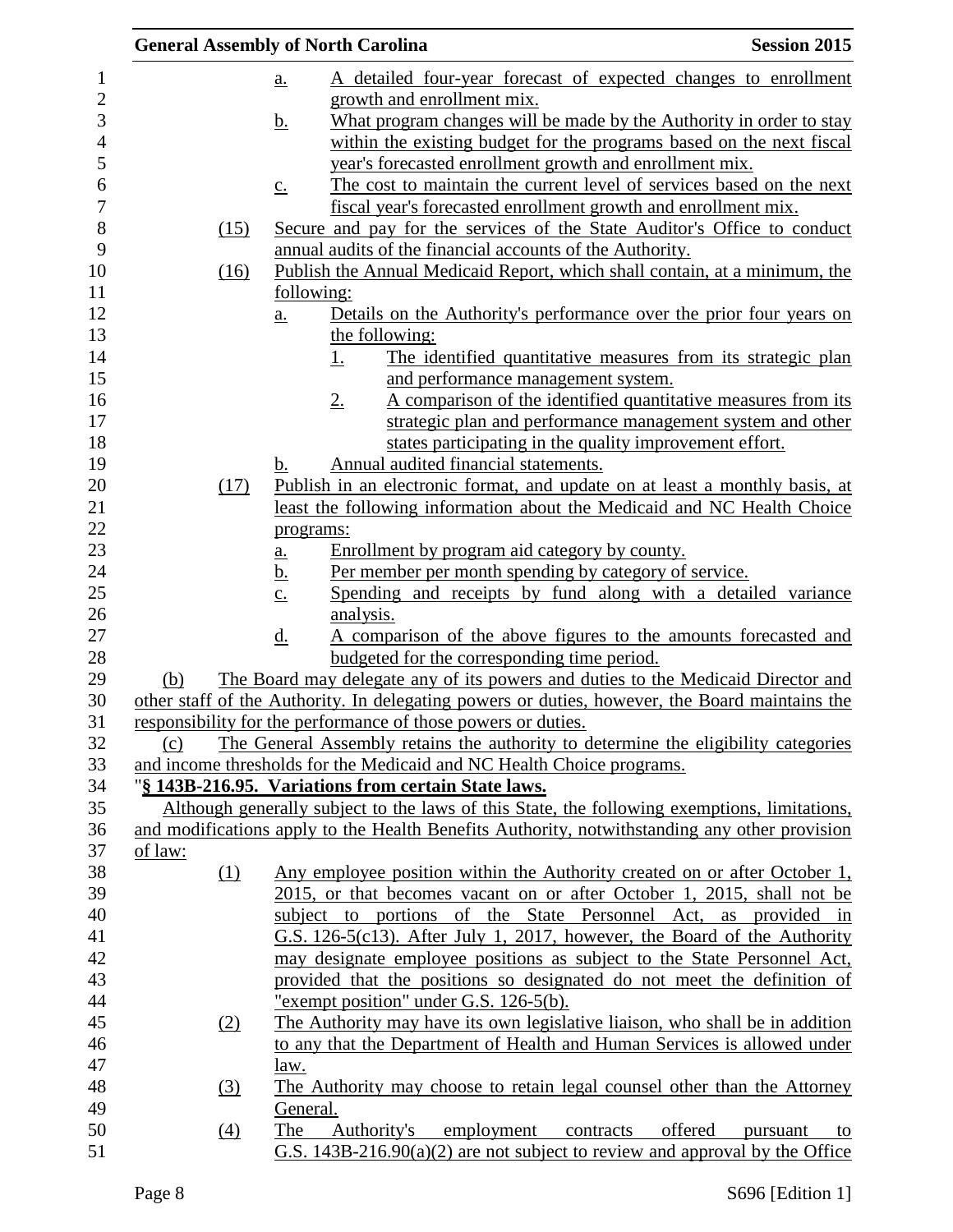|                            | <b>General Assembly of North Carolina</b>                                                                                                                                         | <b>Session 2015</b> |
|----------------------------|-----------------------------------------------------------------------------------------------------------------------------------------------------------------------------------|---------------------|
|                            | of State Human Resources. The Authority's employment of supplementary                                                                                                             |                     |
|                            | staff for temporary work is not subject to review and approval by the Office                                                                                                      |                     |
|                            | of State Human Resources.                                                                                                                                                         |                     |
| (5)                        | If the Authority establishes alternative procedures for the review and                                                                                                            |                     |
|                            | approval of contracts, then the Authority is exempt from State contract                                                                                                           |                     |
|                            | review and approval requirements, but may still choose to utilize the State                                                                                                       |                     |
|                            | contract review and approval procedures for particular contracts.                                                                                                                 |                     |
| <u>(6)</u>                 | The Authority shall submit its budget proposal to be included in the                                                                                                              |                     |
|                            | Governor's Recommended State Budget directly to the Office of State                                                                                                               |                     |
|                            | Budget and Management, rather than submitting it through the Office of                                                                                                            |                     |
|                            | Central Management and Support at the Department of Health and Human                                                                                                              |                     |
|                            | Services.                                                                                                                                                                         |                     |
| (7)                        | The Secretary of Health and Human Services may not transfer funds into or                                                                                                         |                     |
|                            | out of the budget of, or any funds controlled by, the Health Benefits                                                                                                             |                     |
|                            | Authority without the approval of the Board of the Authority.                                                                                                                     |                     |
| (8)                        | The Board of the Authority may move into a closed session for any of the                                                                                                          |                     |
|                            | reasons listed in G.S. 143-318.11, as well as for discussions on the                                                                                                              |                     |
|                            | following:                                                                                                                                                                        |                     |
|                            | <u>Rates, contract amounts, or any other amounts to be paid to any</u><br>$a_{\cdot}$                                                                                             |                     |
|                            | entity, including the amount of any transfers to a division of the                                                                                                                |                     |
|                            | Department of Health and Human Services or to any other State                                                                                                                     |                     |
|                            | agency or division.                                                                                                                                                               |                     |
|                            | Audits and investigations.<br><u>b.</u><br>Development of the annual budget forecast report for the General                                                                       |                     |
|                            | $\underline{c}$ .<br>Assembly, as required by G.S. $143B-216.90(a)(14)$ .                                                                                                         |                     |
|                            | Development of a strategic plan.<br><u>d.</u>                                                                                                                                     |                     |
|                            | Any report to be submitted to the General Assembly.<br>e.                                                                                                                         |                     |
| (9)                        | Documents created for, or developed during, a closed session of the Board                                                                                                         |                     |
|                            | for one of the reasons specifically listed in the sub-subdivisions of                                                                                                             |                     |
|                            | subdivision (8) of this section, as well as any minutes from such a closed                                                                                                        |                     |
|                            | session of the Board, that would otherwise become public record by                                                                                                                |                     |
|                            | operation of Chapter 132 of the General Statutes, shall not become public                                                                                                         |                     |
|                            | record until the item under discussion has been made public through the                                                                                                           |                     |
|                            | publishing of the relevant rate or amount, findings from an audit or                                                                                                              |                     |
|                            | investigation, the annual budget forecast report, the strategic plan, or a report                                                                                                 |                     |
|                            | to the General Assembly.                                                                                                                                                          |                     |
|                            | "§ 143B-216.100. Cooling off period for certain Health Benefits Authority employees.                                                                                              |                     |
| (a)                        | Neither a Health Benefits Authority employee who, in the six months immediately                                                                                                   |                     |
|                            | preceding termination of State employment, participated personally and substantially in the                                                                                       |                     |
|                            | award or management of a State contract with an entity, nor an immediate family member of                                                                                         |                     |
|                            | such a Health Benefits Authority employee shall either prior to or within a period of six months                                                                                  |                     |
|                            | immediately after termination of employment, knowingly accept employment with, commence<br>employment with, or receive compensation for services from, such a contracting entity. |                     |
| (b)                        | Neither a Health Benefits Authority executive officer nor an immediate family                                                                                                     |                     |
|                            | member of such an executive officer shall either prior to or within a period of six months                                                                                        |                     |
|                            | immediately after termination of employment, knowingly accept employment with, commence                                                                                           |                     |
|                            | employment with, or receive compensation for services from, an entity that contracts with the                                                                                     |                     |
| Health Benefits Authority. |                                                                                                                                                                                   |                     |
| (c)                        | Any person who violates this section, or solicits or conspires with a person to                                                                                                   |                     |
|                            | violate this section, shall be guilty of a Class 3 misdemeanor and shall be fined in an amount no                                                                                 |                     |
|                            | less than one thousand dollars $(\$1,000)$ , nor more than five thousand dollars $(\$5,000)$ .                                                                                    |                     |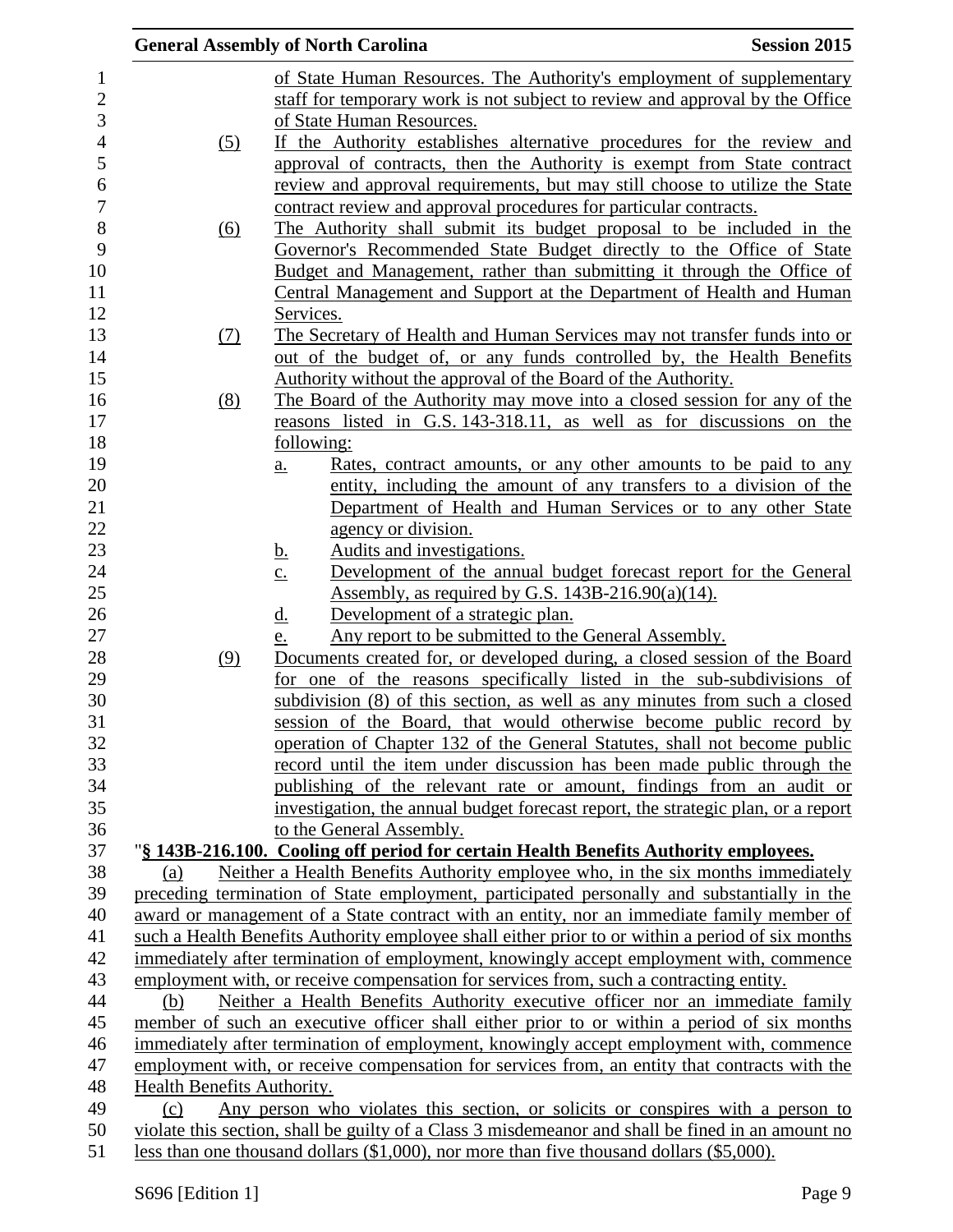|                  |                                   | <b>General Assembly of North Carolina</b>                                                           | <b>Session 2015</b> |
|------------------|-----------------------------------|-----------------------------------------------------------------------------------------------------|---------------------|
| $\mathbf{1}$     | (d)                               | As used in this section, (i) the term "contract" does not include provider enrollment               |                     |
| $\overline{c}$   |                                   | agreements, (ii) the term "entity" includes any parent, subsidiary, or affiliated legal entity, and |                     |
| 3                |                                   | (iii) the term "immediate family member" means a spouse, child, sibling, parent, grandparent,       |                     |
| $\overline{4}$   |                                   | or grandchild, or the spouse of an immediate family member, and includes stepparents,               |                     |
| 5                |                                   | stepchildren, stepsiblings, and adoptive relationships.                                             |                     |
| $\boldsymbol{6}$ |                                   | "§ 143B-216.105. Medicaid Reserve Account.                                                          |                     |
| $\tau$           | (a)                               | The Medicaid Reserve Account is established as a nonreverting reserve in the                        |                     |
| $8\,$            |                                   | General Fund. The purpose of the Medicaid Reserve Account is to provide for unexpected              |                     |
| 9                |                                   | budgetary shortfalls within the Medicaid and NC Health Choice programs that result from             |                     |
| 10               |                                   | program expenditures in excess of the amount appropriated for the Medicaid and NC Health            |                     |
| 11               |                                   | Choice programs by the General Assembly and which continue to exist after the Health                |                     |
| 12               |                                   | Benefits Authority makes its best efforts to control costs through midyear budget corrections       |                     |
| 13               | under G.S. $143B-216.90(a)(12)$ . |                                                                                                     |                     |
| 14               | (b)                               | The Medicaid Reserve Account shall have the following minimum and maximum                           |                     |
| 15               | target balances:                  |                                                                                                     |                     |
| 16               | (1)                               | <u>Minimum target. – Nine percent (9%) of a given fiscal year's General Fund</u>                    |                     |
| 17               |                                   | appropriations for claims expenditures for both the Medicaid and NC Health                          |                     |
| 18               |                                   | Choice programs.                                                                                    |                     |
| 19               | (2)                               | <u>Maximum target. – Twenty-five percent (25%) of a given fiscal year's</u>                         |                     |
| 20               |                                   | General Fund appropriations for claims expenditures for both the Medicaid                           |                     |
| 21               |                                   | and NC Health Choice programs.                                                                      |                     |
| 22               | (c)                               | Notwithstanding G.S. 143C-1-2(b), any funds appropriated to the Health Benefits                     |                     |
| 23               |                                   | Authority for the Medicaid or NC Health Choice programs and that remain unencumbered at             |                     |
| 24               |                                   | the end of a fiscal year shall, rather than revert to the General Fund, be credited to the Medicaid |                     |
| 25               |                                   | Reserve Account. Any funds to be deposited in the Medicaid Reserve Account that would               |                     |
| 26               |                                   | cause the fund balance to exceed the maximum target balance for the Medicaid Reserve                |                     |
| 27               |                                   | Account shall instead be credited to the General Fund.                                              |                     |
| 28               | (d)                               | The Medicaid Reserve Account may be accessed by the Health Benefits Authority                       |                     |
| 29               |                                   | to manage budgetary shortfalls in the Medicaid and NC Health Choice programs only after all         |                     |
| 30               | of the following occur:           |                                                                                                     |                     |
| 31               | (1)                               | The Board of the Health Benefits Authority certifies that there is a projected                      |                     |
| 32               |                                   | Medicaid shortfall in the current fiscal year.                                                      |                     |
| 33               | (2)                               | The Health Benefits Authority has already made midyear budget corrections                           |                     |
| 34               |                                   | under G.S. $143B-216.90(a)(12)$ , but those midyear budget corrections have                         |                     |
| 35               |                                   | not achieved the projected budget savings.                                                          |                     |
| 36               | (3)                               | The Health Benefits Authority reports to the Joint Legislative Commission                           |                     |
| 37               |                                   | on Governmental Operations on its intent to access the Medicaid Reserve                             |                     |
| 38               |                                   | Account. The report shall include a detailed analysis of receipts, payments,                        |                     |
| 39               |                                   | claims, and transfers, including an identification of and explanation of the                        |                     |
| 40               |                                   | recurring and nonrecurring components of the shortfall.                                             |                     |
| 41               |                                   | Medicaid Reserve Account funds may be accessed in accordance with this subsection even if it        |                     |
| 42               |                                   | results in the fund balance falling below the minimum target balance for the Medicaid Reserve       |                     |
| 43               | Account."                         |                                                                                                     |                     |
| 44               |                                   | <b>SECTION 10.</b> Board Start-Up. $-$ (a) Notwithstanding the date provided in this act            |                     |
| 45               |                                   | for when the Board begins to govern the Medicaid and NC Health Choice programs, the Board           |                     |
| 46               |                                   | of the Health Benefits Authority may meet prior to October 1, 2015, in order to plan. The           |                     |
| 47               |                                   | Board may begin meeting as soon as a majority of the appointments have been made, upon the          |                     |
| 48               |                                   | call of a majority of members appointed as of that time. Prior to October 1, 2015, Board            |                     |
| 49               |                                   | meetings shall be staffed by the Division of Medical Assistance.                                    |                     |
| 50               |                                   | <b>SECTION 10.(b)</b> As provided in G.S. 143B-216.85(j), as enacted by Section 9 of                |                     |

this act, compensation for the members of the Board of the Health Benefits Authority shall be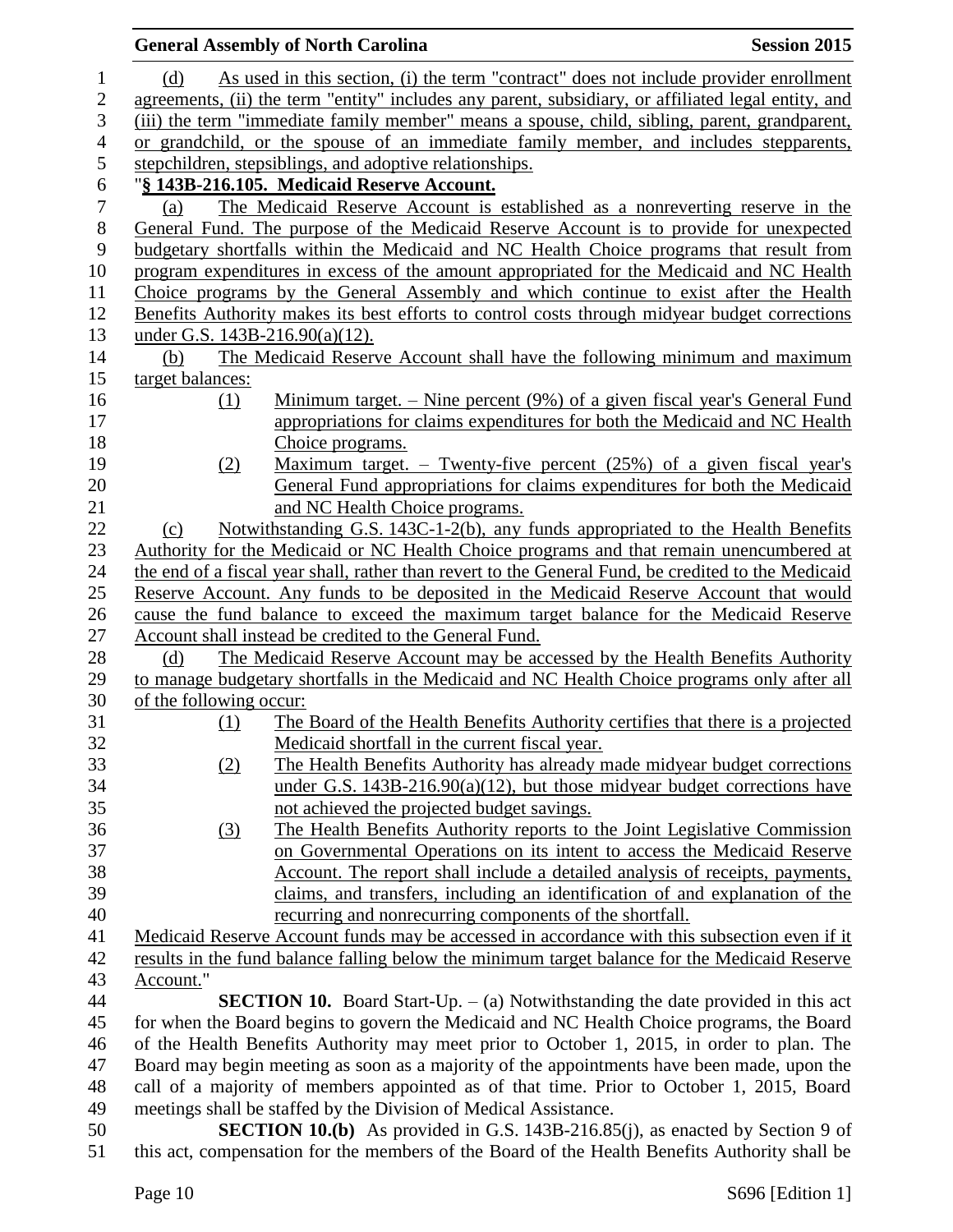"comparable to compensation paid to the members of boards of corporations managing large hospital systems or operating large health insurance plans." Initial compensation for members of the Board (i) shall be set by the Office of State Human Resources based on a survey of compensation paid to the members of comparable boards of corporations managing large hospital systems or operating large health insurance plans and based on G.S. 143B-216.85(j) and (ii) shall be in an amount sufficient to obtain quality professionals with experience managing large businesses, insurance programs, and health systems. The Office of State Human Resources shall complete the survey and set the compensation for the Board members no later than October 1, 2015. An appointed Board member shall begin receiving compensation when the Board begins meeting. It is the intent of the General Assembly to appropriate recurring funds for Board compensation within the Current Operations and Capital Improvements Appropriations Act of 2015.

 **SECTION 11.** Continuation of Existing Administrative Arrangements. – Notwithstanding its authority granted in subdivisions (4), (5), (7), and (13) of G.S. 143B-216.90(a), as enacted by Section 9 of this act, the Health Benefits Authority shall continue to utilize existing administrative arrangements and Medicaid cost allocations between the Division of Medical Assistance and the Department of Health and Human Services, as well as between the Division and other State departments and agencies, through June 30, 2016. The Authority has full authority to negotiate changes to those administrative arrangements and Medicaid and NC Health Choice cost allocations as authorized under G.S. 143B-216.90(a) to begin on or after July 1, 2016.

 **SECTION 12.** Report on Cost Allocation. – No later than August 1, 2015, and in order to aid the Board of the Health Benefits Authority created by this act, the Department of Health and Human Services shall report on the allocation of Medicaid costs to Divisions outside of the Division of Medical Assistance as well as to other State departments or agencies. The Department shall submit its report to the members of the Board of the Health Benefits Authority and to the Joint Legislative Oversight Committee on Health and Human Services.

 **SECTION 13.** Single State Agency SPAs. – (a) The Department of Health and Human Services (DHHS) shall submit the appropriate State Plan Amendments (SPAs) to change the single State agency designations for the Medicaid and NC Health Choice programs to be the Health Benefits Authority rather than DHHS. DHHS shall also submit any appropriate SPAs to make appropriate conforming changes to the State Plans to update the name of the single State agency.

 **SECTION 13.(b)** The SPAs required by this section shall have effective dates of October 1, 2015. Notwithstanding G.S. 108A-54.1A(e), DHHS does not have to submit the SPAs required by this section 90 days in advance of October 1, 2015, but shall submit the SPAs as soon as possible after the effective date of this section and no later than September 1, 2015.

 **SECTION 14.** Transfer of Rules, Contracts, Legal Actions. – (a) Consistent with Section 8 of this act, all rules and policies exempted from rule making related to the Medicaid and NC Health Choice programs transfer to the Health Benefits Authority.

 **SECTION 14.(b)** Consistent with Section 8 of this act, any existing contracts with the Division of Medical Assistance that were entered into prior to the effective date of this section transfer to the Health Benefits Authority. If an existing contract entered into prior to the effective date of this section is solely for the benefit of the Division of Medical Assistance, the Medicaid program, or the NC Health Choice program, but is in the name of the Department of Health and Human Services, then the contract also transfers to the Health Benefits Authority. If an existing contract that was entered into prior to the effective date of this section (i) is in the name of the Department of Health and Human Services, (ii) is for the benefit of the Division of Medical Assistance, the Medicaid program, or the NC Health Choice program, and (iii) also benefits other portions of the Department, then the Health Benefits Authority and the Department shall enter into memorandums of understanding (MOUs) or other appropriate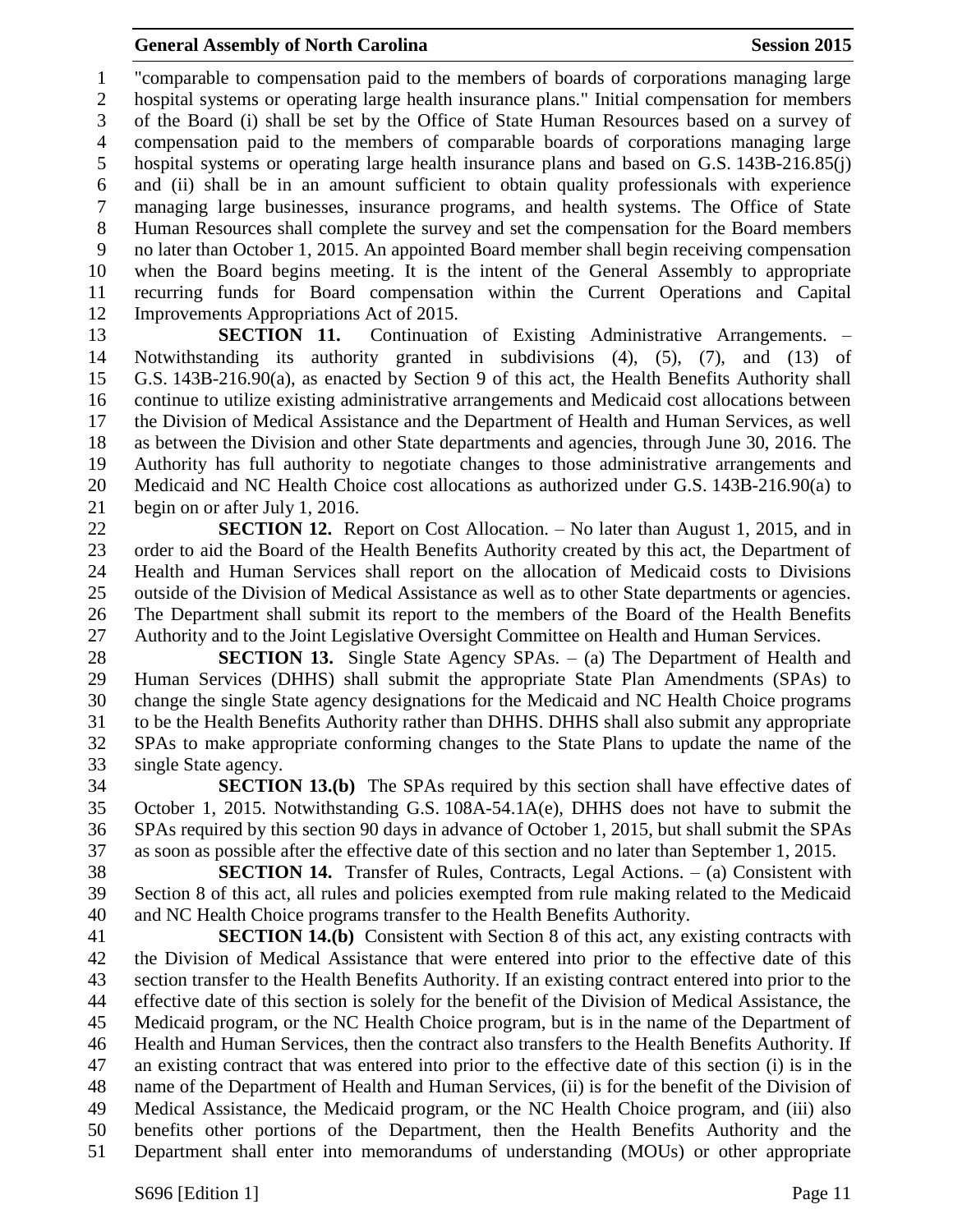# **General Assembly of North Carolina Session 2015**

| 1                | agreements to define the two entities' roles and responsibilities under the contract. The                                                                                  |
|------------------|----------------------------------------------------------------------------------------------------------------------------------------------------------------------------|
| $\overline{2}$   | Department of Health and Human Services may not enter into any new contracts, or renew or                                                                                  |
| 3                | extend any contracts that existed prior to the effective date of this section, related to the                                                                              |
| $\overline{4}$   | Medicaid or NC Health Choice programs without the express prior approval of the Board of the                                                                               |
| 5                | Health Benefits Authority.                                                                                                                                                 |
| 6                | <b>SECTION 14.(c)</b> Consistent with Section 8 of this act, for any legal action                                                                                          |
| $\boldsymbol{7}$ | involving the Medicaid or NC Health Choice programs in which the Division of Medical                                                                                       |
| $8\,$            | Assistance or the Department of Health and Human Services is named as a party, the Health                                                                                  |
| 9                | Benefits Authority may be joined as a party by reason of transfer of interest upon motion of any                                                                           |
| 10               | party pursuant to Rule 25(d) of the North Carolina Rules of Civil Procedure. This subsection                                                                               |
| 11               | shall not be construed to limit any other opportunities for joinder or intervention that are                                                                               |
| 12               | otherwise allowed under the North Carolina Rules of Civil Procedure or elsewhere under law.                                                                                |
| 13               | <b>SECTION 15.</b> Legislative Oversight of Medicaid. $-$ (a) Chapter 120 of the General                                                                                   |
| 14               | Statutes is amended by adding the following new Article:                                                                                                                   |
| 15               | "Article 23B.                                                                                                                                                              |
| 16               | "Joint Legislative Oversight Committee on the Health Benefits Authority.                                                                                                   |
| 17               | "§ 120-209. Creation and membership of Joint Legislative Oversight Committee on the                                                                                        |
| 18               | <b>Health Benefits Authority.</b>                                                                                                                                          |
| 19               | The Joint Legislative Oversight Committee on the Health Benefits Authority is<br>(a)                                                                                       |
| 20               | established. The Committee consists of 14 members as follows:                                                                                                              |
| 21               | Seven members of the Senate appointed by the President Pro Tempore of the<br>(1)                                                                                           |
| 22               | Senate, at least two of whom are members of the minority party.                                                                                                            |
| 23               | Seven members of the House of Representatives appointed by the Speaker of<br>(2)                                                                                           |
| 24<br>25         | the House of Representatives, at least two of whom are members of the                                                                                                      |
| 26               | minority party.                                                                                                                                                            |
| 27               | Terms on the Committee are for two years and begin on the convening of the<br>(b)<br>General Assembly in each odd-numbered year. Members may complete a term of service on |
| 28               | the Committee even if they do not seek reelection or are not reelected to the General Assembly,                                                                            |
| 29               | but resignation or removal from service in the General Assembly constitutes resignation or                                                                                 |
| 30               | removal from service on the Committee.                                                                                                                                     |
| 31               | A member continues to serve until a successor is appointed. A vacancy shall be<br>(c)                                                                                      |
| 32               | filled within 30 days by the officer who made the original appointment.                                                                                                    |
| 33               | "§ 120-209.1. Purpose and powers of Committee.                                                                                                                             |
| 34               | The Joint Legislative Oversight Committee on the Health Benefits Authority shall<br>(a)                                                                                    |
| 35               | examine budgeting, financing, administrative, and operational issues related to the Medicaid                                                                               |
| 36               | and NC Health Choice programs and to the Health Benefits Authority of the Department of                                                                                    |
| 37               | Health and Human Services.                                                                                                                                                 |
| 38               | The Committee may make interim reports to the General Assembly on matters for<br>(b)                                                                                       |
| 39               | which it may report to a regular session of the General Assembly. A report to the General                                                                                  |
| 40               | Assembly may contain any legislation needed to implement a recommendation of the                                                                                           |
| 41               | Committee.                                                                                                                                                                 |
| 42               | "§ 120-209.2. Organization of Committee.                                                                                                                                   |
| 43               | The President Pro Tempore of the Senate and the Speaker of the House of<br>(a)                                                                                             |
| 44               | Representatives shall each designate a cochair of the Joint Legislative Oversight Committee on                                                                             |
| 45               | the Health Benefits Authority. The Committee shall meet upon the joint call of the cochairs and                                                                            |
| 46               | may meet while the General Assembly is in regular session.                                                                                                                 |
| 47               | A quorum of the Committee is eight members. No action may be taken except by a<br>(b)                                                                                      |
| 48               | majority vote at a meeting at which a quorum is present. While in the discharge of its official                                                                            |
| 49               | duties, the Committee has the powers of a joint committee under G.S. 120-19 and                                                                                            |
| $50^{\circ}$     | $C_S$ 120 10 1 through $C_S$ 120 10 4                                                                                                                                      |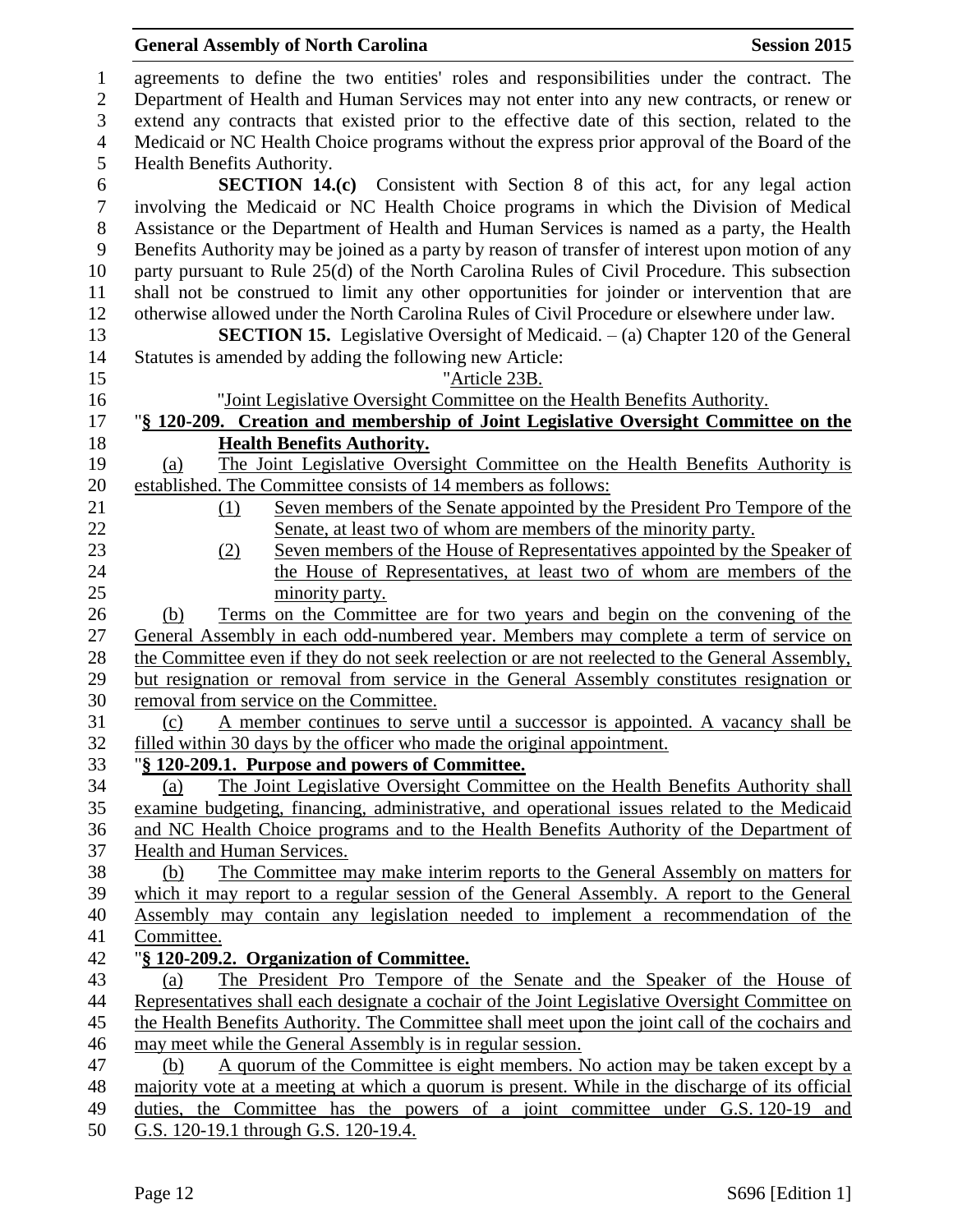|                  | <b>General Assembly of North Carolina</b><br><b>Session 2015</b>                                 |
|------------------|--------------------------------------------------------------------------------------------------|
| $\mathbf{1}$     | Members of the Committee receive subsistence and travel expenses, as provided in<br>(c)          |
| $\mathbf{2}$     | G.S. 120-3.1. The Committee may contract for consultants or hire employees in accordance         |
| 3                | with G.S. 120-32.02. The Legislative Services Commission, through the Legislative Services       |
| $\overline{4}$   | Officer, shall assign professional staff to assist the Committee in its work. Upon the direction |
| 5                | of the Legislative Services Commission, the Directors of Legislative Assistants of the Senate    |
| $\boldsymbol{6}$ | and of the House of Representatives shall assign clerical staff to the Committee. The expenses   |
| $\boldsymbol{7}$ | for clerical employees shall be borne by the Committee.                                          |
| $\, 8$           | The Committee cochairs may establish subcommittees for the purpose of examining<br>(d)           |
| 9                | issues relating to its Committee charge.                                                         |
| 10               | "§ 120-209.3. Additional powers.                                                                 |
| 11               | The Joint Legislative Oversight Committee on the Health Benefits Authority, while in             |
| 12               | discharge of official duties, shall have access to any paper or document, and may compel the     |
| 13               | attendance of any State official or employee before the Committee or secure any evidence         |
| 14               | under G.S. 120-19. In addition, G.S. 120-19.1 through G.S. 120-19.4 shall apply to the           |
| 15               | proceedings of the Committee as if it were a joint committee of the General Assembly.            |
| 16               | "§ 120-209.4. Reports to Committee.                                                              |
| 17               | Whenever the Health Benefits Authority is required by law to report to the General               |
| 18               | Assembly or to any of its permanent, study, or oversight committees or subcommittees, the        |
| 19               | Health Benefits Authority shall transmit a copy of the report to the cochairs of the Joint       |
| 20               | Legislative Oversight Committee on the Health Benefits Authority."                               |
| 21               | <b>SECTION 15.(b)</b> G.S. 120-208.1(a)(2)b. is repealed.                                        |
| 22               | <b>SECTION 16.</b> Recodification; Technical and Conforming Changes. - (a) The                   |
| 23               | Revisor of Statutes shall recodify existing law related to Medicaid and NC Health Choice,        |
| 24               | including Parts 6, 6A, 7, and 8 of Article 2, Article 5, and Article 7 of Chapter 108A of the    |
| 25               | General Statutes, as well as Chapters 108C and 108D of the General Statutes, into a new          |
| 26               | Chapter 108E of the General Statutes to be entitled "Medicaid and NC Health Choice Health        |
| 27               | Benefit Programs" and to have the following structure:                                           |
| 28               | Article 1. Administration of the Medicaid and NC Health Choice Programs                          |
| 29               | Part 1. Establishment of the Medicaid Program                                                    |
| 30               | Part 2. Establishment of the NC Health Choice Program                                            |
| 31               | Part 3. Administration by County Departments of Social Services                                  |
| 32               | Article 2. Medicaid and NC Health Choice Eligibility                                             |
| 33               | Part 1. In General                                                                               |
| 34               | Part 2. Eligibility for Medicaid                                                                 |
| 35               | Part 3. Eligibility for NC Health Choice                                                         |
| 36               | Article 3. Medicaid and NC Health Choice Benefits and Cost-Sharing                               |
| 37               | Part 1. In General                                                                               |
| 38               | Part 2. Medicaid Benefits and Cost-Sharing                                                       |
| 39               | Part 3. NC Health Choice Benefits and Cost-Sharing                                               |
| 40               | Article 4. Medicaid and NC Health Choice Provider Requirements                                   |
| 41               | Part 1. Provider Enrollment                                                                      |
| 42               | Part 2. Provider Reimbursement and Recovery                                                      |
| 43               | Part 3. Hospital Assessment Act                                                                  |
| 44               | Part 4. Other                                                                                    |
| 45               | Article 5. Third-Party Liability                                                                 |
| 46               | Part 1. In General                                                                               |
| 47               | Part 2. Subrogation                                                                              |
| 48               | Part 3. Insurance                                                                                |
| 49               | Part 4. Estate Recovery                                                                          |
| 50               | Article 6. Fraud and Criminal Activity                                                           |
| 51               | Article 7. Appeals                                                                               |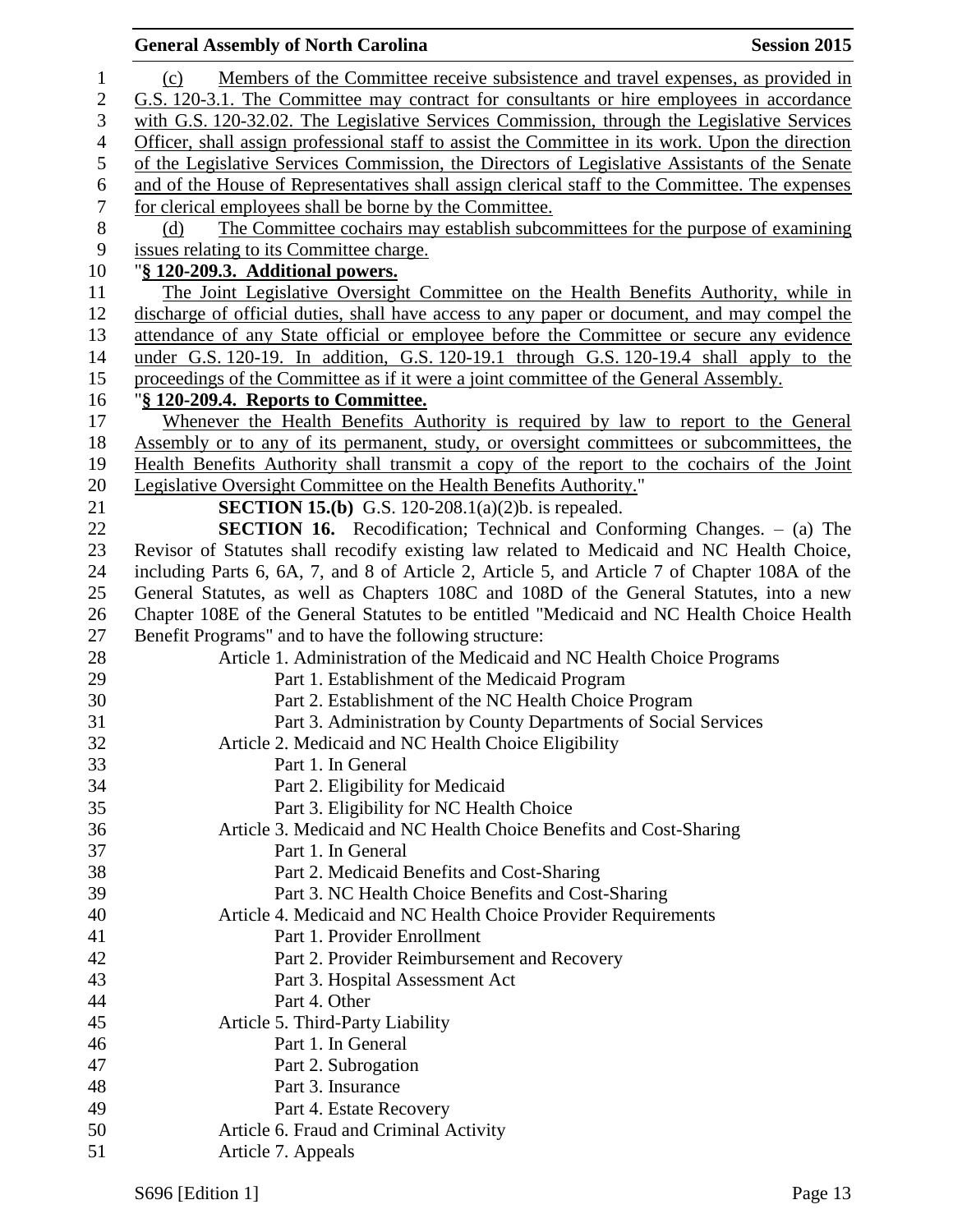|                  |                                | <b>General Assembly of North Carolina</b>                                                        | <b>Session 2015</b> |
|------------------|--------------------------------|--------------------------------------------------------------------------------------------------|---------------------|
| $\mathbf{1}$     |                                | Part 1. Eligibility Appeals for Medicaid and NC Health Choice                                    |                     |
| $\overline{2}$   |                                | Part 2. Benefit Appeals for Medicaid                                                             |                     |
| 3                |                                | Subpart 1. Generally                                                                             |                     |
| $\overline{4}$   |                                | Subpart 2. Medicaid Managed Care for Behavioral Health Services                                  |                     |
| 5                |                                | Appeals                                                                                          |                     |
| 6                |                                | Part 3. Benefit Reviews for NC Health Choice                                                     |                     |
| $\boldsymbol{7}$ |                                | Part 4. Provider Appeals                                                                         |                     |
| $8\,$            |                                | When recodifying, the Revisor is authorized to change all references to the North Carolina       |                     |
| 9                |                                | Department of Health and Human Services or to the Division of Medical Assistance to instead      |                     |
| 10               |                                | be references to the Health Benefits Authority. The Revisor may separate subsections of          |                     |
| 11               |                                | existing statutory sections into new sections and, when necessary to organize relevant law into  |                     |
| 12               |                                | its proper place in the above structure, may rearrange sentences that currently appear within    |                     |
| 13               |                                | subsections. The Revisor may modify statutory citations throughout the General Statutes, as      |                     |
| 14               |                                | appropriate, and may modify any references to statutory divisions, such as "Chapter," "Article," |                     |
| 15               |                                | "Part," "section," or "subsection." Within Articles 4 and 5 of Chapter 108A of the General       |                     |
| 16               |                                | Statutes, the Revisor of Statutes shall append to each reference to the North Carolina           |                     |
| 17               |                                | Department of Health and Human Services or to the Secretary of the Department the language       |                     |
| 18               |                                | "and, with respect to Medicaid and NC Health Choice, the Health Benefits Authority." The         |                     |
| 19               |                                | Revisor shall consult with the Department of Health and Human Services and the new Health        |                     |
| 20               |                                | Benefits Authority on this recodification.                                                       |                     |
| 21               |                                | <b>SECTION 16.(b)</b> G.S. 108A-1 reads as rewritten:                                            |                     |
| 22               | "§ 108A-1. Creation.           |                                                                                                  |                     |
| 23               |                                | Every county shall have a board of social services or a consolidated human services board        |                     |
| 24               |                                | created pursuant to G.S. 153A-77(b) which shall establish county policies for the programs       |                     |
| 25               |                                | established by this Chapter in conformity with the rules and regulations of the Social Services  |                     |
| 26               |                                | Commission and under the supervision of the Department of Health and Human Services.             |                     |
| 27               |                                | Provided, however, county policies for the program of medical assistance shall be established    |                     |
| 28               |                                | in conformity with the rules and regulations of the Health Benefits Authority of the Department  |                     |
| 29               | of Health and Human Services." |                                                                                                  |                     |
| 30               |                                | <b>SECTION 16.(c)</b> G.S. 108A-54.1A reads as rewritten:                                        |                     |
| 31               |                                | "§ 108A-54.1A. Amendments to Medicaid State Plan and Medicaid Waivers.                           |                     |
| 32               | (a)                            | No provision in the Medicaid State Plan or in a Medicaid Waiver may expand or                    |                     |
| 33               |                                | otherwise alter the scope or purpose of the Medicaid program from that authorized by law         |                     |
| 34               |                                | enacted by the General Assembly. For purposes of this section, the term "amendments to the       |                     |
| 35               |                                | State Plan" includes State Plan amendments, Waivers, and Waiver amendments. The Authority        |                     |
| 36               |                                | is expressly authorized and required to take any and all necessary action to amend the State     |                     |
| 37               |                                | plan and waivers in order to keep the program within the certified budget.                       |                     |
| 38               | $\Theta$                       | The Department may submit amendments to the State Plan only as required under                    |                     |
| 39               |                                | any of the following circumstances:                                                              |                     |
| 40               | $\bigoplus$                    | A law enacted by the General Assembly directs the Department to submit an                        |                     |
| 41               |                                | amendment to the State Plan.                                                                     |                     |
| 42               | (2)                            | A law enacted by the General Assembly makes a change to the Medicaid                             |                     |
| 43               |                                | Program that requires approval by the federal government.                                        |                     |
| 44               | $\left(3\right)$               | A change in federal law, including regulatory law, or a change in the                            |                     |
| 45               |                                | interpretation of federal law by the federal government requires an                              |                     |
| 46               |                                | amendment to the State Plan.                                                                     |                     |
| 47               | (4)                            | A change made by the Department to the Medicaid Program requires an                              |                     |
| 48               |                                | amendment to the State Plan, if the change was within the authority granted                      |                     |
| 49               |                                | to the Department by State law.                                                                  |                     |
| 50               | $\left(5\right)$               | An amendment to the State Plan is required in response to an order of a court                    |                     |
| 51               |                                | of competent jurisdiction.                                                                       |                     |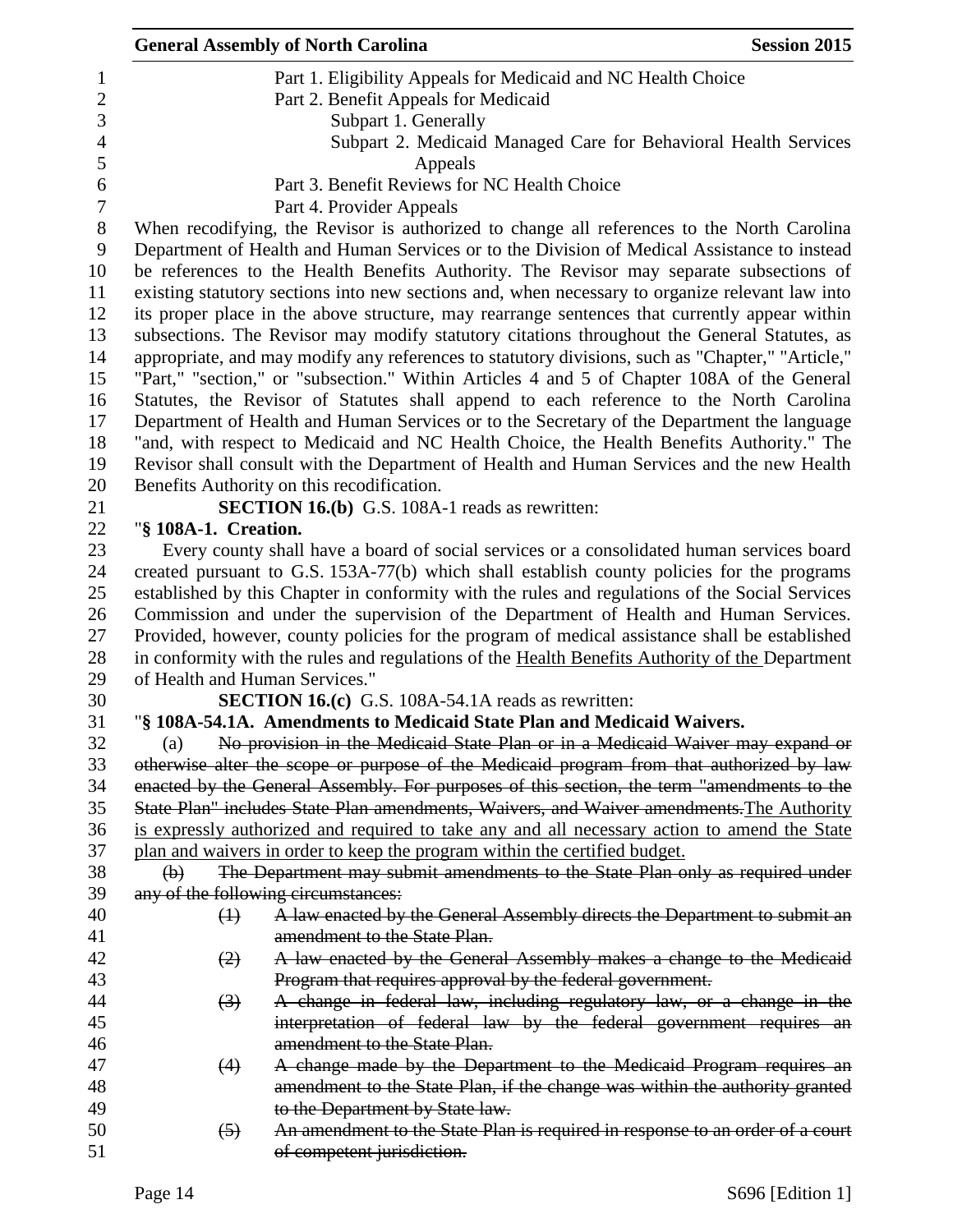|                     | <b>General Assembly of North Carolina</b><br><b>Session 2015</b>                                                                                                                                                                                                                       |
|---------------------|----------------------------------------------------------------------------------------------------------------------------------------------------------------------------------------------------------------------------------------------------------------------------------------|
| 1<br>$\overline{c}$ | An amendment to the State Plan is required to ensure continued federal<br>$\left( 6 \right)$<br>financial participation.                                                                                                                                                               |
| 3                   | Amendments to the State Plan submitted to the federal government for approval<br>(e)                                                                                                                                                                                                   |
| $\overline{4}$      | shall contain only those changes that are allowed by the authority for submitting an amendment                                                                                                                                                                                         |
| 5                   | to the State Plan in subsection (b) of this section.                                                                                                                                                                                                                                   |
| 6                   | No fewer than 10 days prior to submitting an amendment to the State Plan to the<br>(d)                                                                                                                                                                                                 |
| 7                   | federal government, the Department shall post the amendment on its Web site and notify the                                                                                                                                                                                             |
| 8<br>9<br>10        | members of the Joint Legislative Oversight Committee on the Health Benefits Authority and<br>the Fiscal Research Division that the amendment has been posted. This requirement shall not<br>apply to draft or proposed amendments submitted to the federal government for comments but |
| 11<br>12            | not submitted for approval. The amendment shall remain posted on the Department's Web site<br>at least until the plan has been approved, rejected, or withdrawn. If the authority for submitting                                                                                       |
| 13                  | the amendment to the State Plan is pursuant to subdivision $(3)$ , $(4)$ , $(5)$ , or $(6)$ of subsection $(b)$                                                                                                                                                                        |
| 14                  | of this section, then, prior to submitting an amendment to the federal government, the                                                                                                                                                                                                 |
| 15                  | Department shall submit to the General Assembly members receiving notice under this                                                                                                                                                                                                    |
| 16                  | subsection and to the Fiscal Research Division an explanation of the amendment, the need for                                                                                                                                                                                           |
| 17                  | the amendment, and the federal time limits required for implementation of the amendment.                                                                                                                                                                                               |
| 18                  | The Department shall submit an amendment to the State Plan to the federal<br>(e)                                                                                                                                                                                                       |
| 19                  | government by a date sufficient to provide the federal government adequate time to review and                                                                                                                                                                                          |
| 20                  | approve the amendment so the amendment may be effective by the date required by the                                                                                                                                                                                                    |
| 21                  | directing authority in subsection (b) of this section. Additionally, if a change is made to the                                                                                                                                                                                        |
| 22                  | Medicaid program by the General Assembly and that change requires an amendment to the                                                                                                                                                                                                  |
| 23                  | State Plan, then the amendment shall be submitted at least 90 days prior to the effective date of                                                                                                                                                                                      |
| 24                  | the change as provided in the legislation.                                                                                                                                                                                                                                             |
| 25                  | Any public notice required under 42 C.F.R. 447.205 shall, in addition to any other<br>(f)                                                                                                                                                                                              |
| 26                  | posting requirements under federal law, be posted on the Department's Web site. Upon posting                                                                                                                                                                                           |
| 27                  | such a public notice, the Department shall notify the members of the Joint Legislative                                                                                                                                                                                                 |
| 28                  | Oversight Committee on the Health Benefits Authority and the Fiscal Research Division that                                                                                                                                                                                             |
| 29                  | the public notice has been posted. Public notices shall remain posted on the Department's Web                                                                                                                                                                                          |
| 30                  | site."                                                                                                                                                                                                                                                                                 |
| 31                  | <b>SECTION 16.(d)</b> Part 1 of Article 2 of Chapter 108E of the General Statutes,                                                                                                                                                                                                     |
| 32                  | created by the recodification process described in subsection (a) of this section, shall include                                                                                                                                                                                       |
| 33                  | the following two new sections:                                                                                                                                                                                                                                                        |
| 34                  | "§ 108E-2-1. General Assembly sets eligibility categories.                                                                                                                                                                                                                             |
| 35                  | Eligibility categories and income thresholds are set by the General Assembly, and the                                                                                                                                                                                                  |
| 36                  | Authority shall not alter the eligibility categories and income thresholds from those authorized<br>by the General Assembly. The Authority is expressly authorized to adopt temporary and                                                                                              |
| 37<br>38            |                                                                                                                                                                                                                                                                                        |
| 39                  | permanent rules regarding eligibility requirements and determinations, to the extent that they<br>do not conflict with parameters set by the General Assembly.                                                                                                                         |
| 40                  | "§ 108E-2-2. Counties determine eligibility.                                                                                                                                                                                                                                           |
| 41                  | Counties determine eligibility in accordance with Chapter 108A of the General Statutes."                                                                                                                                                                                               |
| 42                  | <b>SECTION 16.(e)</b> G.S. 126-5 is amended by adding a new subsection to read:                                                                                                                                                                                                        |
| 43                  | "§ 126-5. Employees subject to Chapter; exemptions.                                                                                                                                                                                                                                    |
| 44                  |                                                                                                                                                                                                                                                                                        |
| 45                  | (c13) Except as to G.S. 126-13, 126-14, 126-14.1, 126-14.2, and the provisions of Articles                                                                                                                                                                                             |
| 46                  | 6, 7, 14, 15, and 16 of this Chapter, the provisions of this Chapter shall not apply to employees                                                                                                                                                                                      |
| 47                  | of the Health Benefits Authority in positions created or vacated after October 1, 2015, except                                                                                                                                                                                         |
| 48                  | for employees designated by the Board as subject to this Chapter under G.S. 143B-216.95(1)."                                                                                                                                                                                           |
| 49                  | <b>SECTION 16.(f)</b> G.S. 143B-138.1(a)(3) is repealed.                                                                                                                                                                                                                               |
| 50                  | <b>SECTION 16.(g)</b> G.S. 143B-153 reads as rewritten:                                                                                                                                                                                                                                |
| 51                  | "§ 143B-153. Social Services Commission – creation, powers and duties.                                                                                                                                                                                                                 |
|                     |                                                                                                                                                                                                                                                                                        |